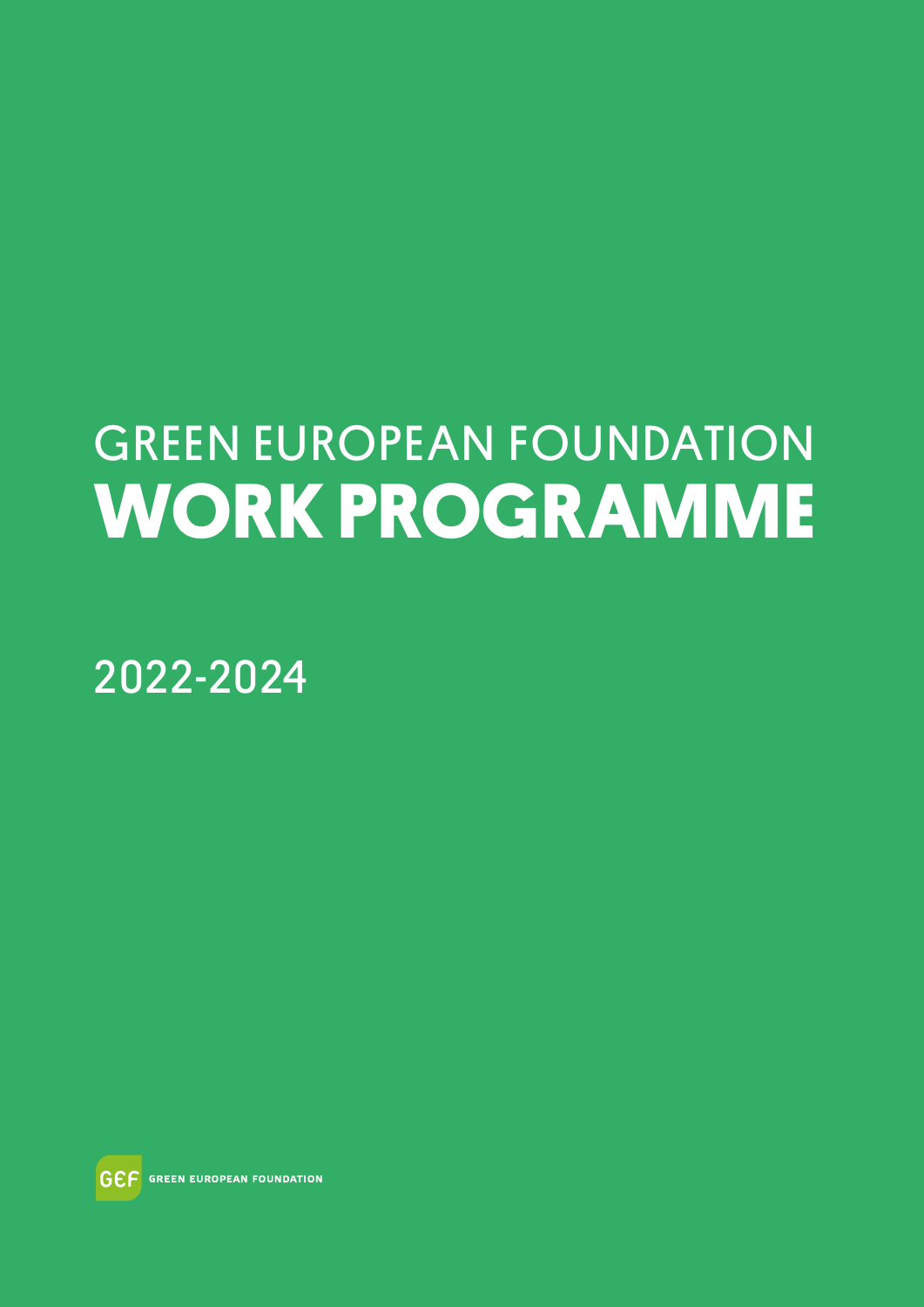#### **Green European Foundation**

**Address**: Rue du Fossé 3 1536 Luxembourg, Luxembourg **Brussels Office**: Mundo Madou – Avenue des Arts 7-8, 1210 Brussels, Belgium

**Design and layout**: Gio Megrelishvili

**May 2022**

With the financial support of the European Parliament to the Green European Foundation. The European Parliament is not responsible for the content of this publication.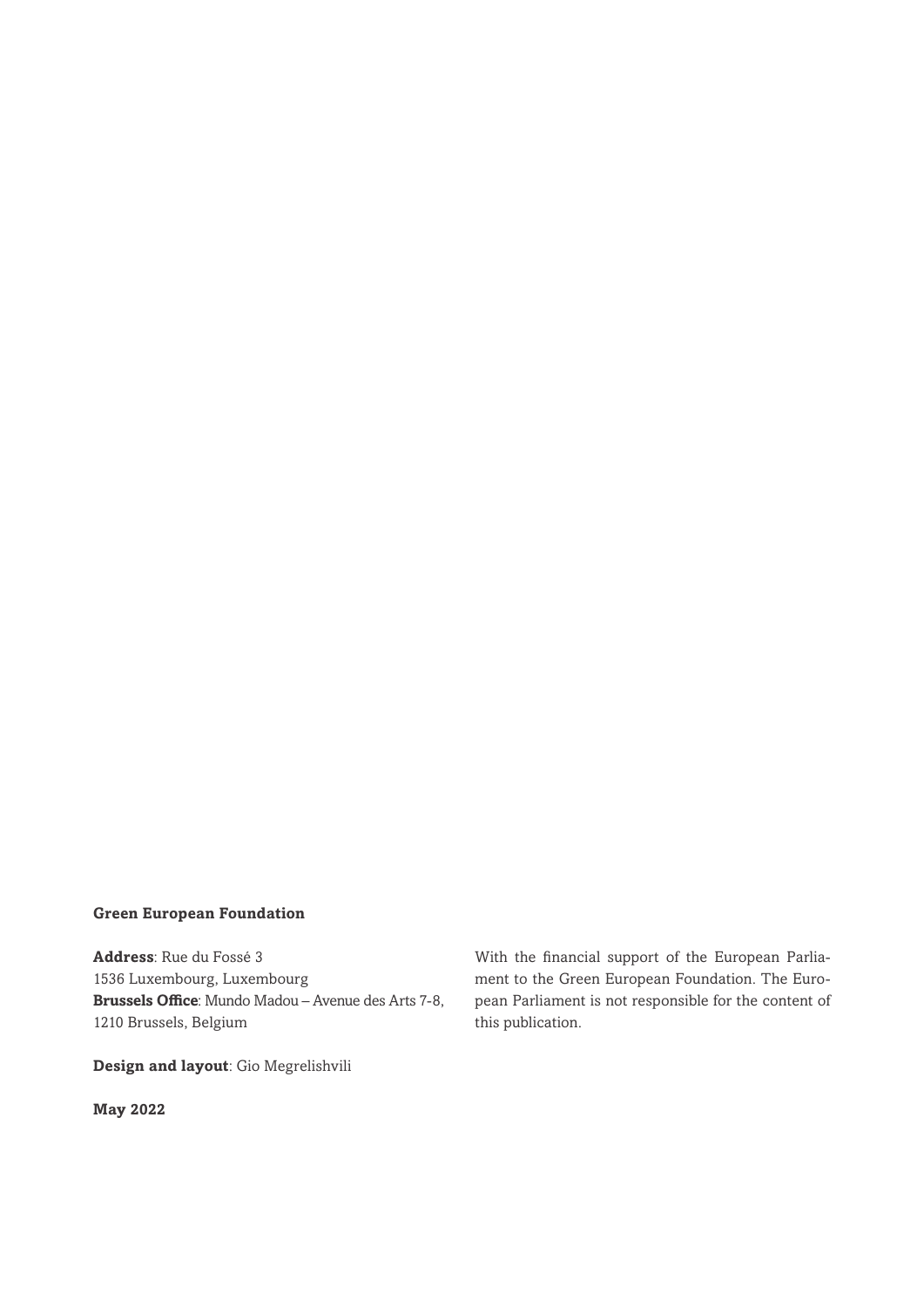# GREEN EUROPEAN FOUNDATION **WORK PROGRAMME** 2022-2024

### TABLE OF CONTENTS

| <b>FOREWORD</b>                                             | 4                |
|-------------------------------------------------------------|------------------|
| POLITICAL CONTEXT                                           | 5                |
| GEF APPROACH TOWARDS 2024                                   | $\overline{7}$   |
| STRATEGIC OBJECTIVES                                        | 8                |
| THEMATIC PRIORITIES                                         | 10 <sup>10</sup> |
| 10 FLAGSHIP INITIATIVES                                     | 11               |
| 1. SOUTH AND EAST OF EUROPE                                 | 12               |
| 2. GREEN EUROPEAN JOURNAL                                   | 13               |
| 3. KNOWLEDGE COMMUNITIES                                    | 14               |
| 4. DEBATING THE POST-PANDEMIC WORLD AND THE STATE OF EUROPE | 15               |
| 5. POLITICAL ECOLOGY E-COURSE                               | 16               |
| <b>6. DECENTRALISED PROJECTS</b>                            | 17               |
| 7. SUMMER SCHOOLS                                           | 18               |
| 8. EUROPEAN GREEN ACTIVIST TRAINING                         | 19               |
| 9. GREEN HUB                                                | 20               |
| 10. GREEN COMMUNITY: A GEF ALUMNI NETWORK                   | 21               |
|                                                             |                  |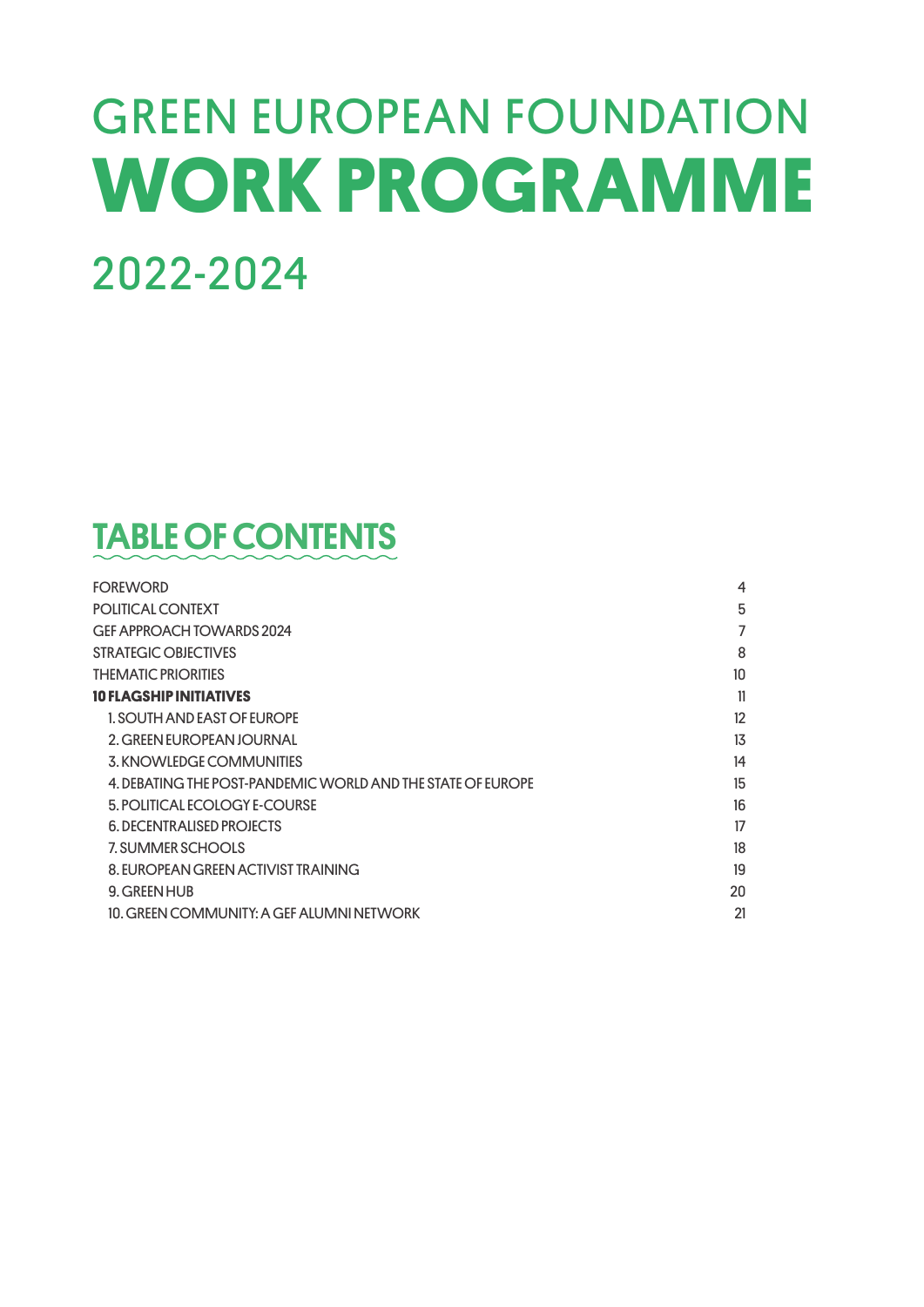This work programme sets the strategic outline for the Green European Foundation (GEF) for the period 2022-2024. It has been developed by the GEF board, co-directors and staff, and endorsed during the GEF Annual Strategic Day in March 2022.

The work programme is structured into the following sections. First, it sets out the current political context for the green movement in Europe. Second, it explains the approach that GEF will take to its activities between 2022 and 2024. Third, it presents both the strategic objectives for GEF as well as the thematic priorities that the foundation will focus on. Finally, it showcases its ten flagship initiatives for the coming period.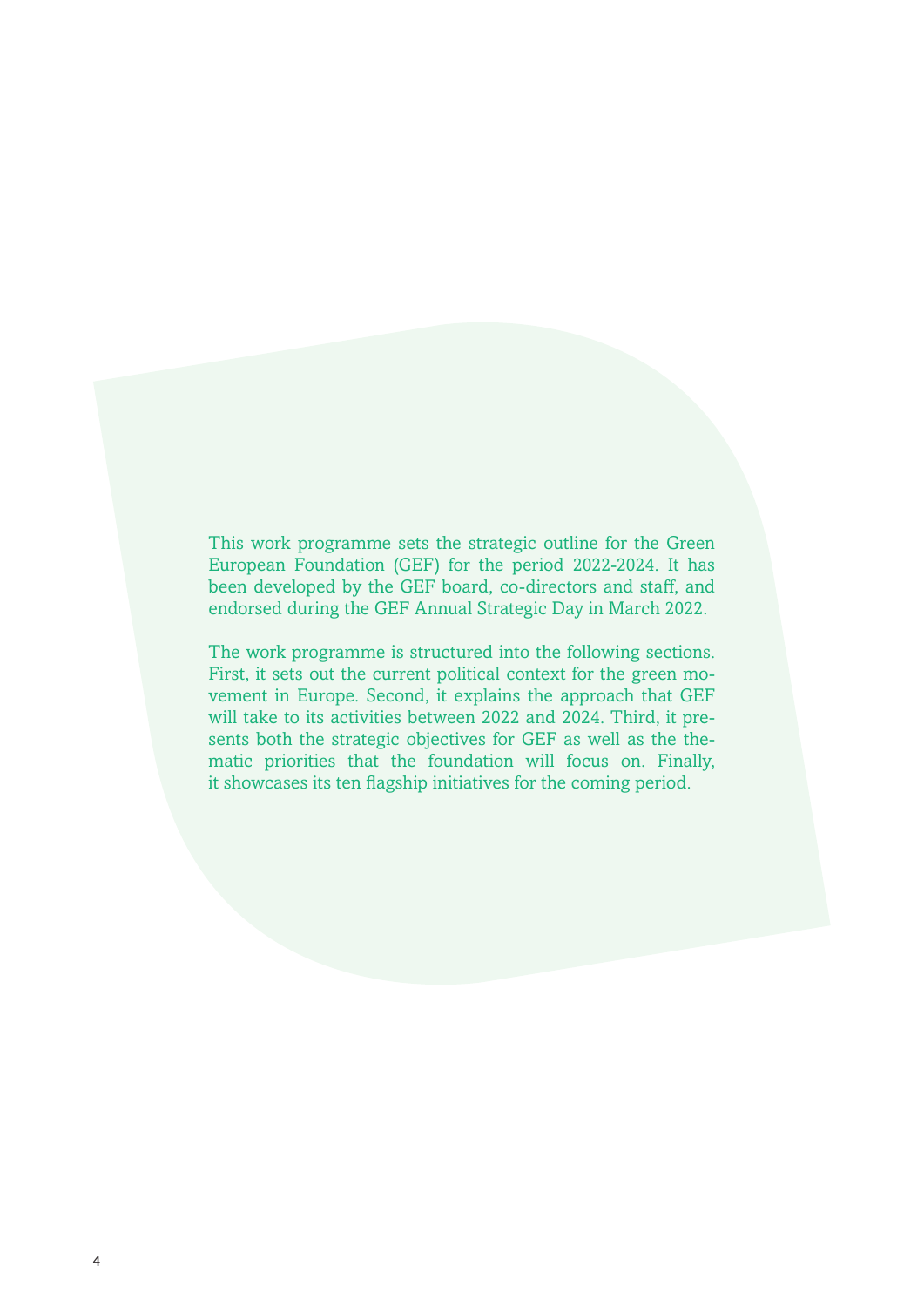## POLITICAL CONTEXT

The invasion of Ukraine and the shock of the pandemic are the two events that define our current political reality. First, the pandemic exacerbated and exposed the multiple inequalities built in our socio-economic system. These stresses have been politically exploited in some quarters, as reflected in increasing polarisation. More recently, the return of war in Europe speaks to the waning power and influence of the West as the world's ethical, cultural and economic compass. As power shifts globally, the general situation is characterised by instability and complexity felt in challenges to democratic systems and the international order.

Within this difficult picture, three intersecting agendas dominate the global scene.

First, the fallout from Covid-19 continues to shake political and economic systems, seen in the presence of anti-lockdown and Covid-sceptic protests animated by anger and mistrust as well as the socio-economic consequences of rising costs and supply issues.

Second, the supply chain crisis, in part produced by the pandemic, is inseparable from the much longer-term question of energy and therefore the climate. The energy crisis has multiple dimensions from the competitive race for a green transition, to the social question of 'just transition', to once again the crisis in Ukraine.

Third, the implications of the Russian invasion of Ukraine are on a similarly level of relevance as the energy crisis. The invasion demonstrates the limits of the 20<sup>th</sup>-century international system that has been key to peace and security in Europe. The consequences for the future of European integration and for European security in all its dimensions, as well as the repercussions for all political families, Greens included, will be profound.

Power shifts, polarisation and volatility also contribute to the stalling of institutional reform in the EU that is so vital to matching Europe's ambitions and amplifying its influence.

Globally, multilateralism – one of the core facets of Europe's foreign policy – is being undermined and emptied out by regional and great powers' arrangements. Whilst Greens advocate for decolonising the way in which we see the world and moving away from eurocentrism, these underlying shifts nevertheless unsettle societies and bring unexpected outcomes in terms of elections, public debates, and public opinion.

In Europe, there are deep internal divisions, increasingly along an East/West axis (potentially supplanting a previous North/South split). These divisions often bring the EU to stalemate on issues such as the rule of law, position towards Russia and China, deeper integration versus nation-states. Across Europe, "Brown forces" (hyper-conservative, fascist, illiberal, authoritarian) defending closed societies and old models are strong. They polarise, reinforce and exploit divisions in the political landscape.

### *Greens are here to stay but...*

In this mix, however, a green wave is evident and infuses European political developments. Greens are positioned at the centre of European politics and progress at country level is promising and widespread, though variable. Green parties are contributing to and joining government coalitions (of diverse forms and colours) across Europe. This includes southern and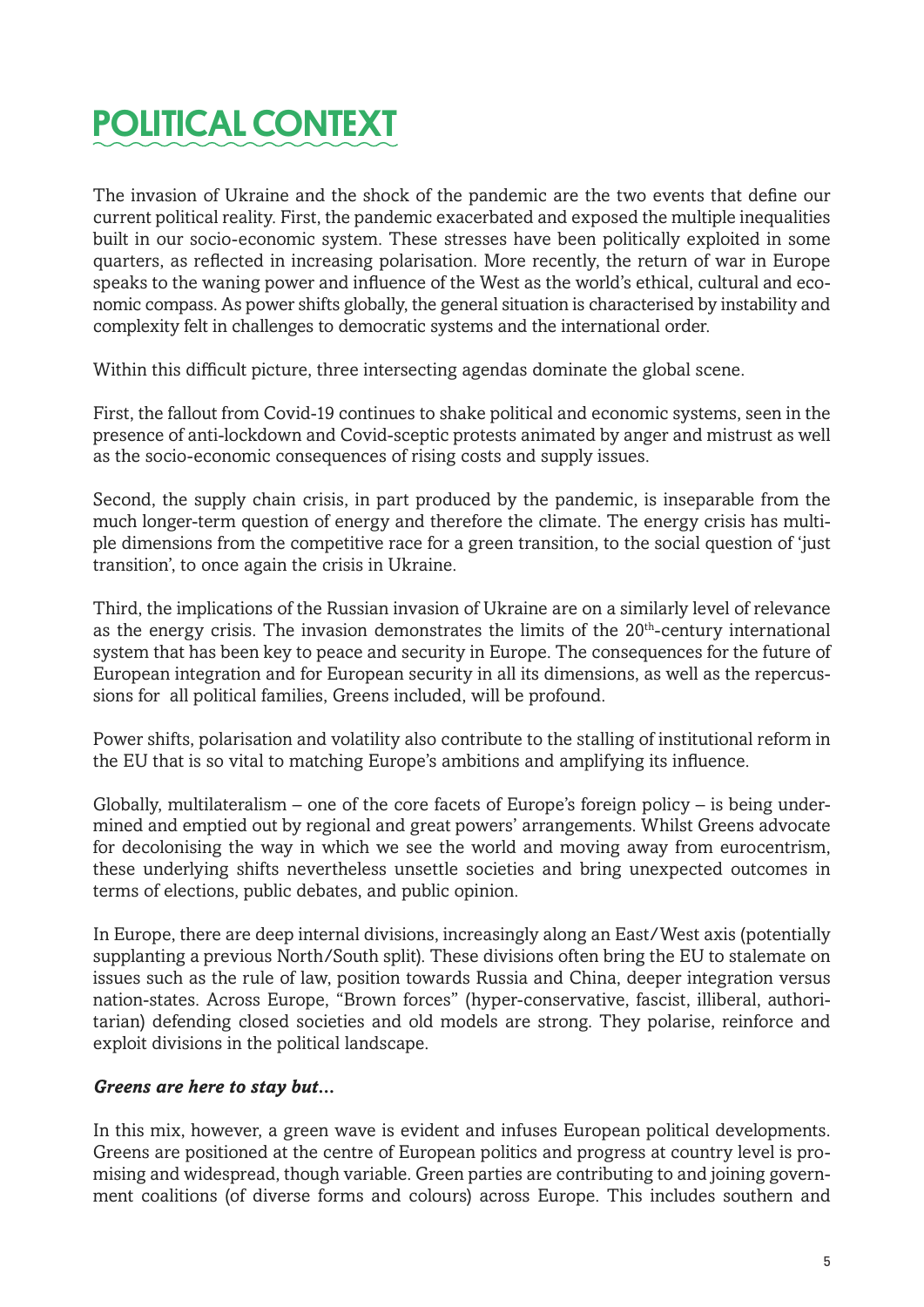eastern Europe, where new climate movements have emerged, and there have been electoral breakthroughs for Greens in Croatia, Bulgaria and Poland.

However, the trade-offs and compromises inherent to government coalition-building bring associated challenges, risk fatigue, and disillusionment among vital green movements and actors. At European level, the Green Deal is a positive achievement and represents important mainstreaming of a green agenda. However, for many, this means greenwashing and superficiality that will not meet the challenges ahead.

Green parties, and the green movement more generally, need to differentiate themselves and propose a path to a greener and more socially just Green Deal with a view to challenging the existing one in 2024. This means reimagining and mapping broader, interrelated, and more detailed territory for a Green Deal of greater scope, ambition, and credibility. We need to enable and support policy explorations, innovation, and proposals to extend beyond, and transform, current Green Deal possibilities. These need to build solidarity and amplify youth movements, other green actors, and citizen concerns.

For example, Europe's energy transition is a key challenge – it is costly, cannot be done overnight, and means major changes in vital sectors and aspects of daily life that have sustained the European model throughout its development: mobility (cars), housing (retrofitting and insulation of buildings) and the very structure of its industrial base. It is also a fundamental geopolitical shift that offers relative autonomy from energy powers such as Russia, as well as creating new dependencies. The energy transition is thus imperative, but it also means systemic change that risks deepening inequalities even further. There can be no energy transition without a just transition. If Greens fail to articulate and demonstrate their concern for social justice and combating poverty, they will be easily cornered as the punitive, expensive, and inhuman political grouping.

#### *There is a crack in everything: that's how the light gets in, or how neoliberalism dies*

The effects and implications of Covid-19 will continue to unfold for economics, politics, and societies across the world (where richer countries have failed to ensure adequate access to vaccinations for the Global South), and in Europe. The pandemic has starkly revealed more of the complex connections – and interdependence – between health and the environment (including the role of big pharma), and the need to restore the relationship between humans and nature.

The global pandemic exposed cracks and contradictions in the foundations of neoliberalism. Unprecedented wage support, assistance to strategic sectors, and monetary activism are no longer taboo, and the EU has distributed the largest ever stimulus and recovery packages to member states. This has unsettled neoliberal beliefs about the role of the state and its relationship to the economy and society. Rowing back on civil liberties, the multiple exposures of low-paid and unpaid work (often by 'essential' workers) upon which capitalist and neoliberal systems depend, and all underpinned by a demand for economic growth, starkly exhibit the cracks and contradictions. Inadequacies in the face of multi-dimensional inequalities exacerbated by Covid-19 (e.g. protected vs unprotected jobs, access to education, mobility inequalities, rural vs urban, the clinical and socioeconomic vulnerability of certain groups) reveal deep instabilities in the current orthodoxy.

As the cracks in the neoliberal system deepen, the societal debate on how the current system functions advances. A qualitative focus underlies the agendas of social movements across the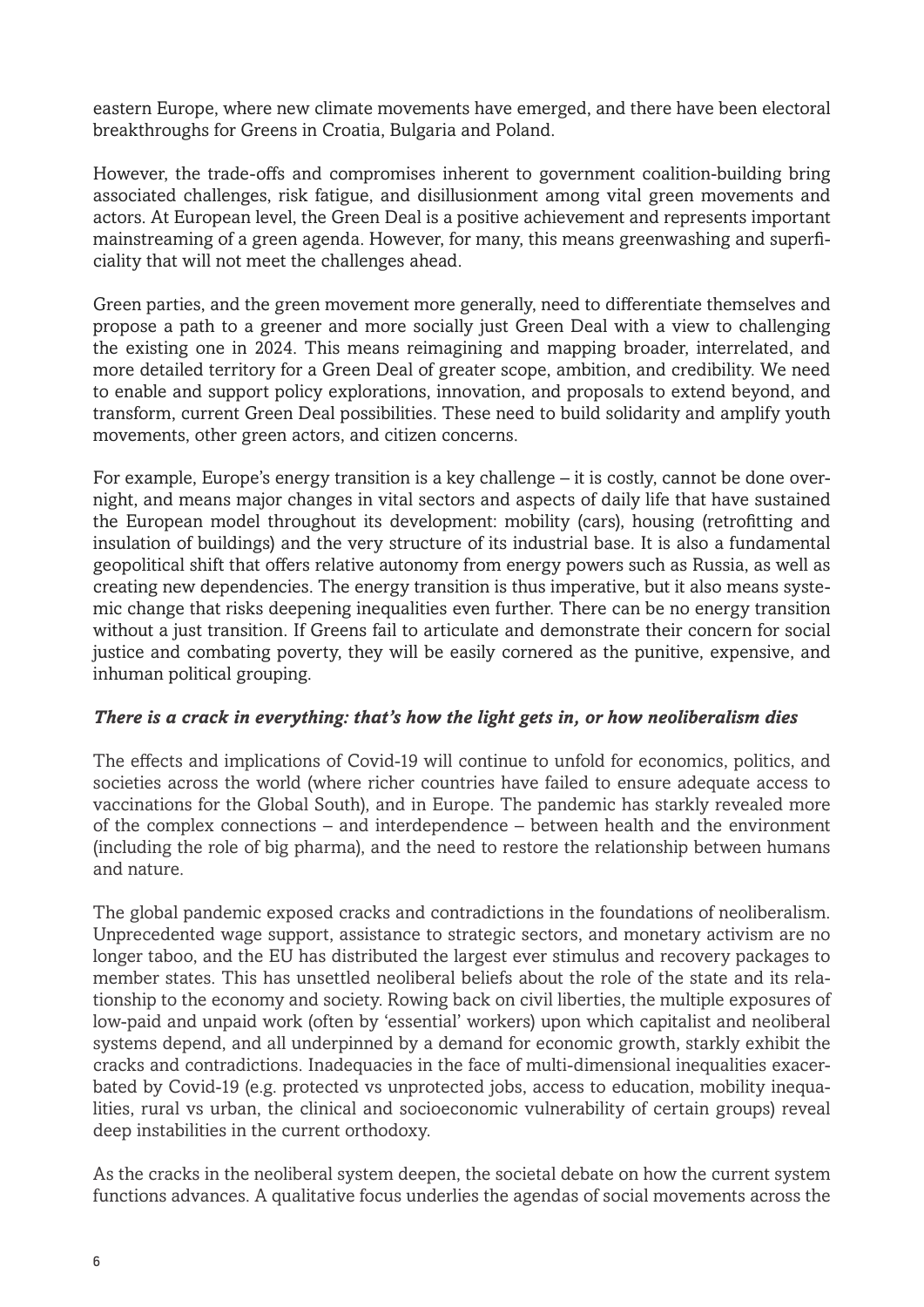continent that centre social justice, care, recognition, and equality in their political demands. As socioeconomic and health inequalities have compounded under recent crises, Europe has witnessed a revival of grassroots community actions and mobilisation, with emancipatory movements such as anti- racist, LGBTQI+, youth, feminist movements gaining significant ground.

In this context, there is an opportunity for Greens to build bridges between movements and seek to connect intersecting demands in their political agendas. This also requires the active involvement of underrepresented communities in building a political agenda that serves everyone justly. As green support is often concentrated in urban centres, another challenge includes the need to connects struggles in rural and post-industrial communities with the European sphere. These movements and communities could share an openness to greenminded debates. Connections should be further developed to ensure that these communities are reached and can actively contribute to green discussions, whether on a socially just green transition or the future of Europe in an uncertain world.

### GEF APPROACH TOWARDS 2024

While discussions of GEF's future have a longer-term horizon, 2024 is a clear milestone and the next work programme of GEF runs to that point. For that two-year period, the work programme offers a perimeter of action, prioritisation among the ambitions of the 2020-2024 GEF Strategy, and a timeframe for projects and initiatives to unfold over 2022 and 2023.

The Green European Foundation, as part of the Green family and the broader landscape of political ecology actors, aims to complement their work, while building a distinctive identity as a European foundation. The ambition is to be both the Green reference network and hub, as well as a forward-looking laboratory of ideas and practices. To do so, GEF can build on its experience of decentralised projects, capacity-building activities, and stimulating debates. These principles guided the construction of the work programme:

- While building its distinct identity and strategic approach, GEF works to amplify its existing reach and close the gaps with the European Green family and its network of partners.
- GEF continuously seeks to build on areas of excellence and initiatives which have proven their invaluable contribution over the years (such as the Green European Journal and GEF's decentralised projects), by further increasing impact and synergies with other GEF work areas.
- GEF's roles as an organisation and network go hand in hand.
- GEF further improves its impact assessment framework.
- GEF seeks to ensure a wide, visible, and consistent communication of its work to build its public profile and develop recognition among identified target audiences.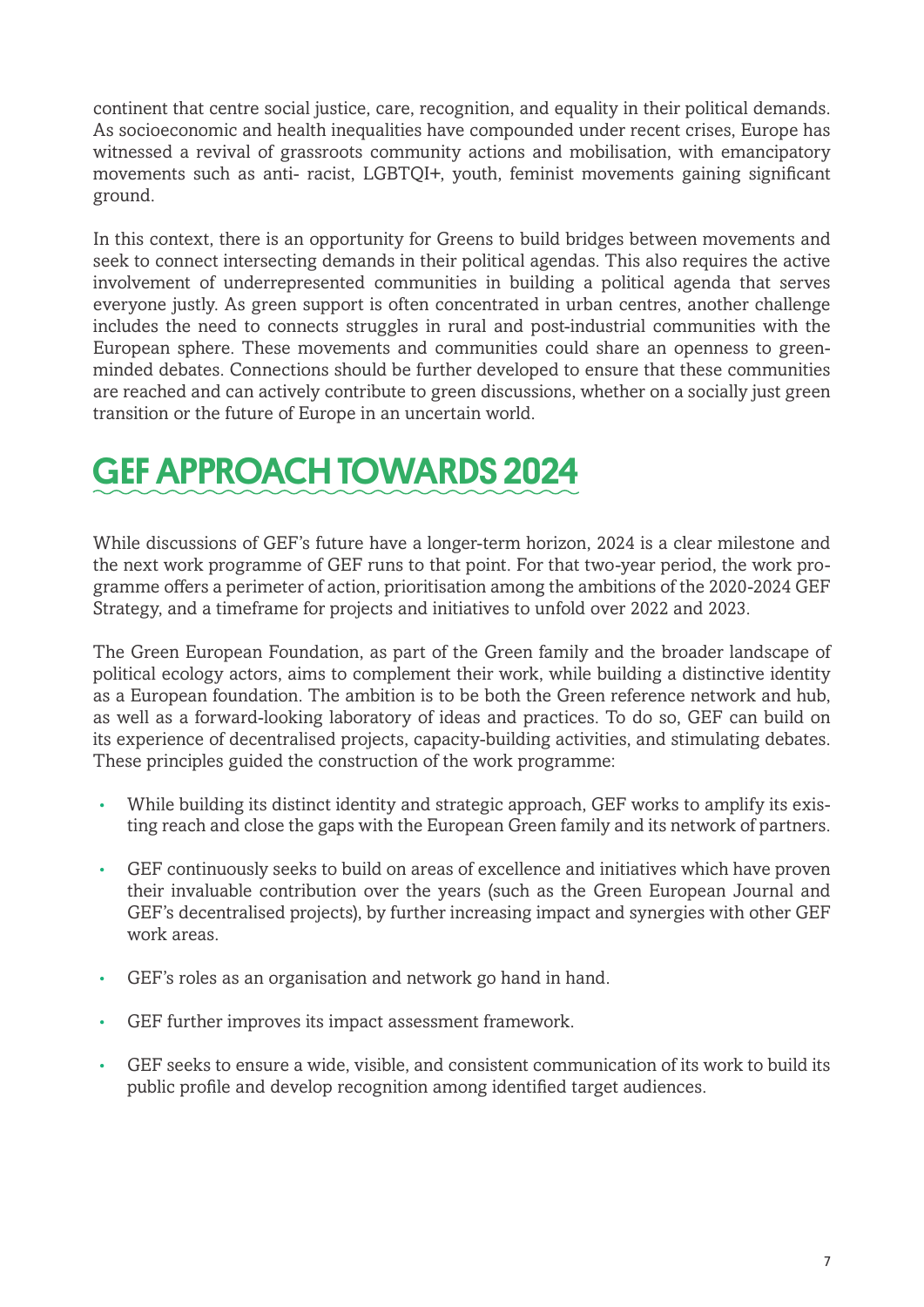### STRATEGIC OBJECTIVES

GEF's 2022-2024 strategic objectives are derived from the GEF 2020-2024 Strategy. They set a clear direction for the two years ahead that is both ambitious and achievable.

## 1. GO GREEN EAST AND SOUTH!

Contribute to the development of green and political ecology ideas and actors in three countries and contribute to the establishment of a functioning network of Central and Eastern European green political foundations.

This objective extends and sharpens GEF's efforts to invest in Southern, Central and Eastern European countries to contribute to the Green family's objective of expanding the Green wave beyond North-Western Europe. A limited number of countries will allow for a clearer focus, dedicated resources and people, impact assessment, and clearer complementarity with other Green family members. In addition, GEF will support networking opportunities and retain a margin of manoeuvre for other countries and regions where political opportunities may emerge.

### 2. SHAPE TOMORROW'S IDEAS!

3. CAPACITY BUILDING FOR ALL!

Put GEF on the map of organisations developing and curating forward-looking ideas and policy proposals within priority thematic areas.

GEF as an organisation and an ecosystem intends to contribute to the political and policy debate by bringing progressive ideas and proposals that shape tomorrow's rather than today's Europe. All tools and work areas of GEF are to be mobilised to carry out research and debate in innovative, collective and inclusive ways.

Make GEF the go-to actor for capacity-building activities for partners and making knowledge accessible for all citizens and activists who wish to empower themselves with knowledge on green issues before the 2024 elections.





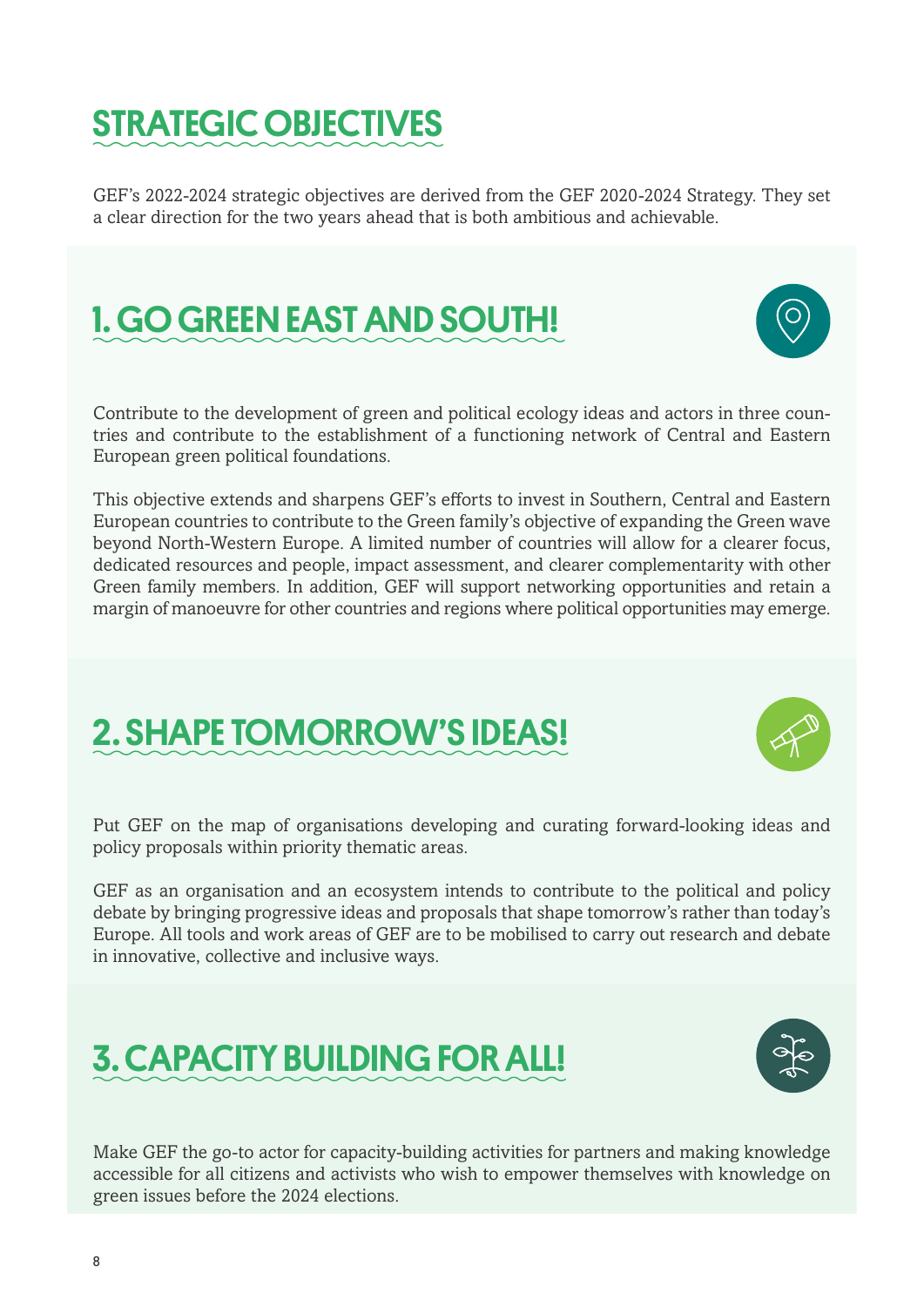GEF will further enrich and improve its online training and education offerings. In particular, it will launch an online educational flagship course around political ecology thinking, history and actors throughout Europe. On the other hand, while the capacity-building pillar of GEF has brought expertise, training and alternative methods and practices to its network, it will be important to further develop, adapt, and amplify, and to consolidate those practices in the next two years.

### 4. MAKE THE GREEN FLOW!

Make GEF the main go-to place for green ideas, debates, training and network within the Green family and extended network of green like-minded organisations in Europe.

No other actor is better placed than GEF – as a network and organisation – to build bridges between European and national content, actors and experts, initiatives, and networks. GEF must make better and more efficient use of its position within the Green galaxy, closing the gaps to ensure Green galaxy content, ideas and people are connected. This objective also looks to ensure that GEF can bring Green content and people to an extended network of green like-minded organisations in Europe, and in return bring their content and people into the Green galaxy.

### 5. CONSOLIDATE THE FOUNDATIONS!

Make the green political foundations' ecosystem flourish, to reach sustainable impact in the long-term.

In its efforts to promote transnational spaces for debates and political participation, GEF will continue to work closely with its most paramount resources – an enriching ecosystem of national and regional Green foundations and equivalent organisations. Our partner foundations are extremely diverse, and their strengths, needs and challenges will differ accordingly. With this in mind, we will foster knowledge transfer and mutually reinforcing exchanges between green foundations, which support all members of the ecosystem to find new ways to advance in their mission.



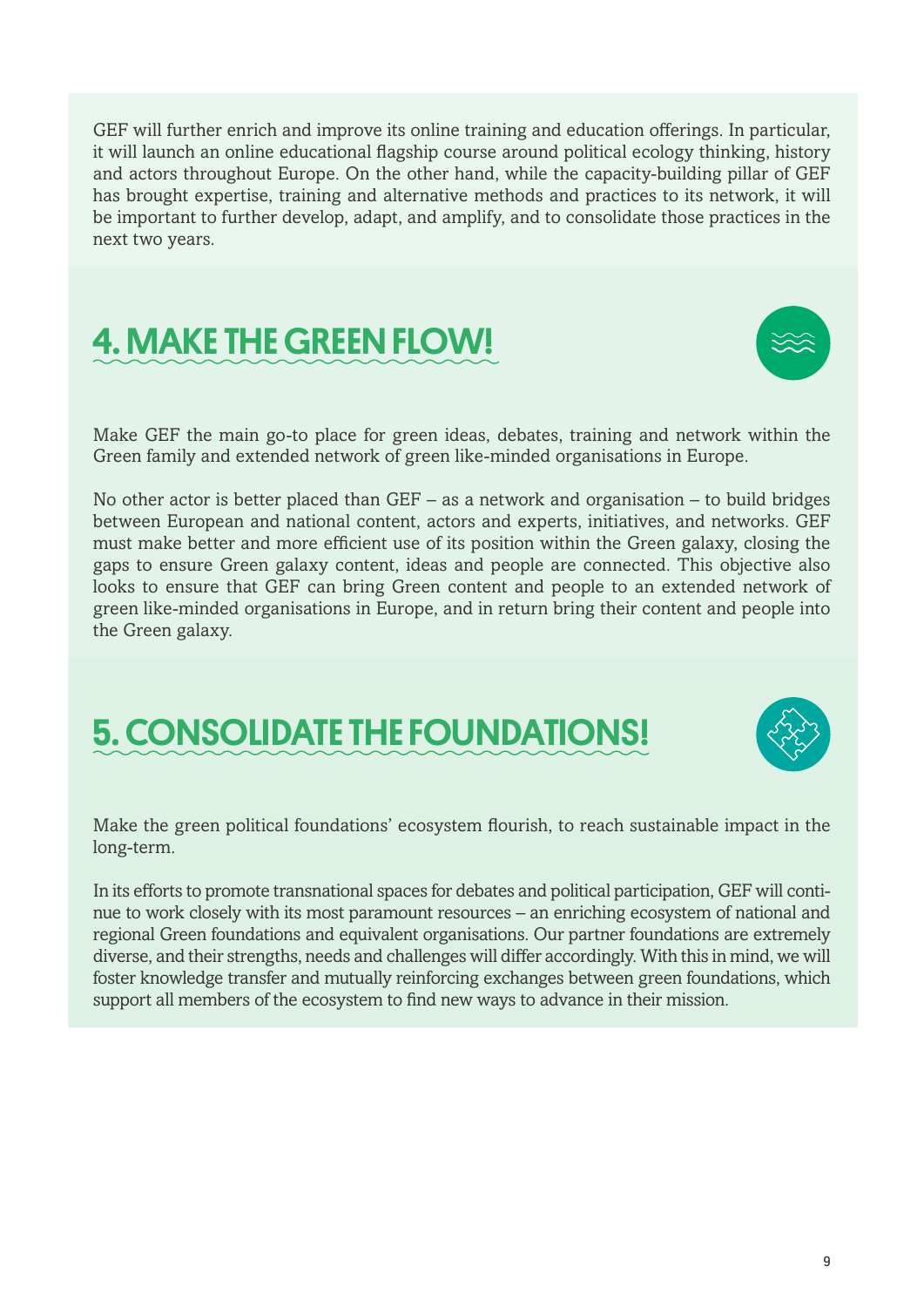## THEMATIC PRIORITIES

To shape the agenda over the next two years, GEF has identified two main thematic priorities for its work programme. Chosen for their relevance for the Greens as well as European societies more broadly, they are thematic areas that GEF wishes to explore further, at the same time as consolidating and building on existing achievements.

### THE GREEN DEAL FOR ALL

In light of the potential of greenwashing and backfiring of the European Green Deal adopted by the European Commission after the 2019 elections, it is crucial for GEF to curate new ideas and develop cutting-edge proposals to demonstrate what Greens and political ecology actors mean by the 'Green New Deal'. This thematic area encompasses all aspects of the necessary social-ecological transition and therefore permeates all GEF's work: mobility, energy transition, decarbonisation across sectors, socially just and fair transition, trade, technological and digital developments, and food and agriculture. Due to the political challenges that Greens will face in the coming years, it is important that GEF particularly addresses both the social and geopolitical dimensions of ambitious climate and energy transition policies, with a particular attention paid to social protection and just transition. This will integrate and further build on the past GEF work on universal basic income proposals and the reflections on the future of the Welfare State in Europe. This thematic priority also requires GEF to continue being at the forefront of the critique of economic growth and the existing economic model by supporting the coming to light of alternative models and ideas.

### GEOPOLITICS, PEACE AND SECURITY

The new geopolitical environment, currently in the process of being reshaped by Russia's invasion of the Ukraine, is complex, fractured and volatile. Through its unique connector position, GEF can play a key role in defining the conversation around geopolitics in several ways. It can consolidate the debate on new geopolitical trends around some of the content that it has produced over the years, with the most recent edition of the Green European Journal covering geopolitical developments being a prime example of this. The Foundation can also utilise further its wide variety of publications, materials and networks to stimulate discussions with CSOs and academia, which will bring enrichingly diverse and multifaceted angles to the table. Finally, GEF can contribute to the debate on the consequences of the current geopolitical landscape, including the Russo-Ukrainian crisis, for Greens and Green European proposals in their effort to ensure a more just and sustainable world.

In addition to the main thematic priorities, GEF will maintain a second set of thematic areas, chosen for their political relevance and their importance to the Greens' visions and projects for Europe as a whole. This second set concerns areas where GEF either has an already acquired expertise, or where it has invested in recent years. This set allows GEF and its network to maintain its first-mover advantage in niche policy and political areas, such as migration, feminism, green and progressive cities and the post-pandemic world.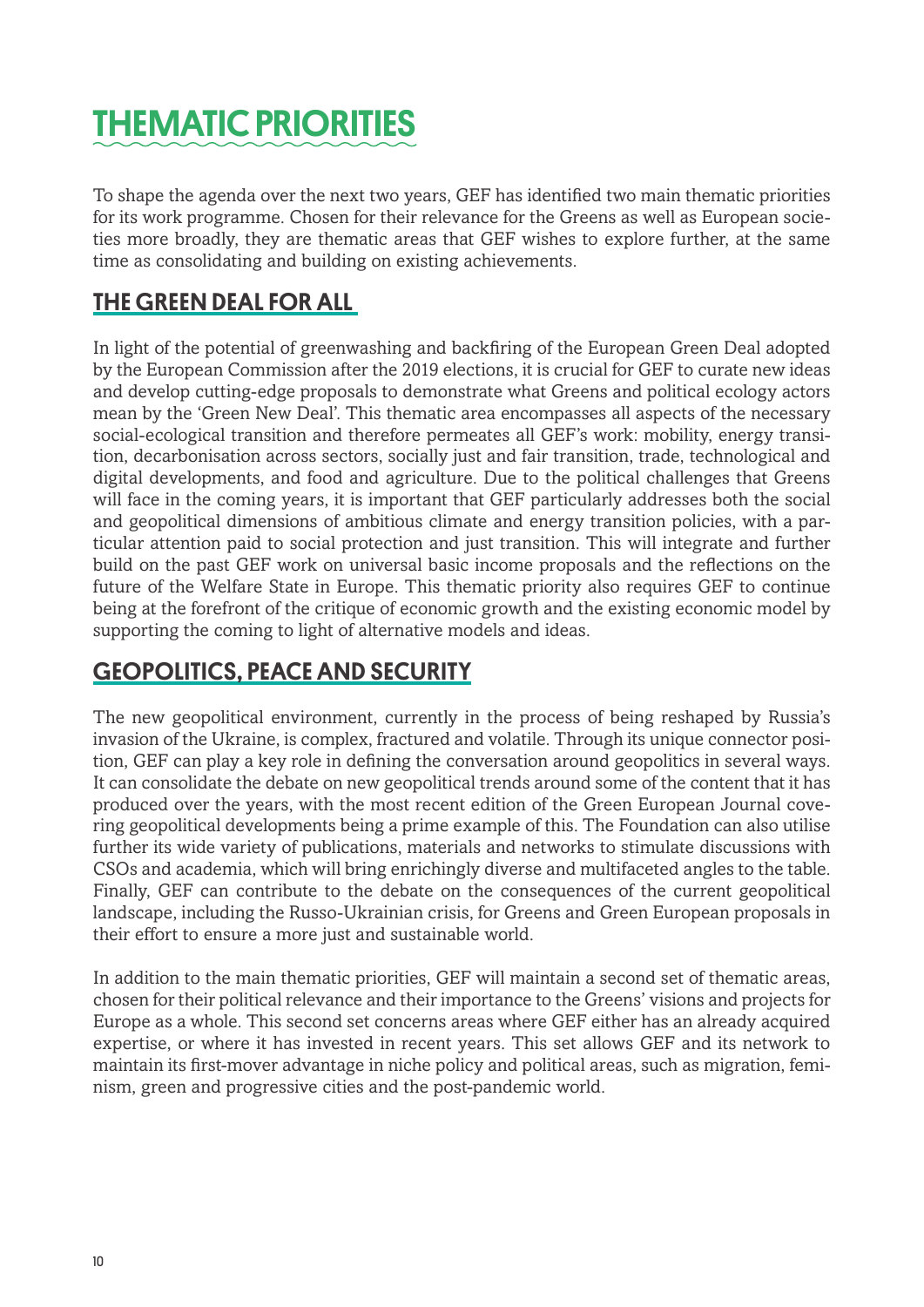# **GREEN EUROPEAN FOUNDATION**



**FLAGSHIP INITIATIVES**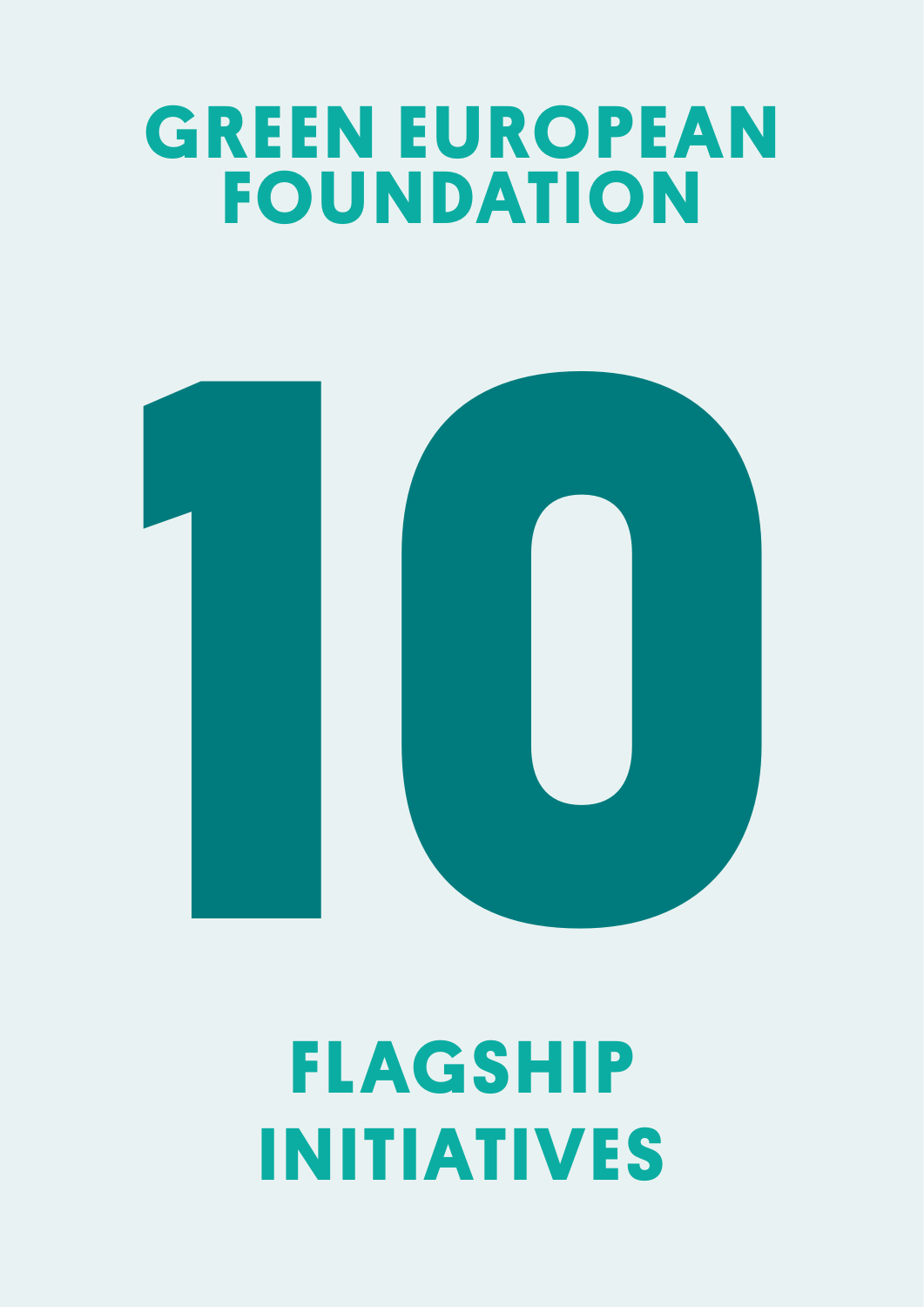### **1. SOUTH AND EAST OF EUROPE**



In Eastern and Southern Europe, new climate movements and political ecology actors have emerged, and there is a recognisable and growing demand for green contents, ideas and connections. Existing green political foundations and new or related green and progressive actors represent an important baseline for expanding the Green wave beyond North-Western Europe in the long run, especially because an important part of the EU's future is unfolding in these regions. The ongoing Russo-Ukrainian conflict is a testament to the fact that Eastern Europe in general is a battlefield between progressive and conservative forces.

GEF has over ten years of experience in supporting green actors and debates in a broad variety of contexts: it brings with its organisation a massive and rich network of partners to develop and consolidate the greening of the public debate and political sphere in the South and East.

GEF will bring together green foundations, NGOs and think tanks working in the region to connect people and content, to facilitate synergies, and advance knowledge sharing and political education. GEF will look to contribute to the green movement and consolidate its actions through the full range of its tools, networks, and activities.

This flagship initiative will rest on three main pillars**.** First, GEF will work and invest in supporting green actors and greening the debate in three focus countries, namely Bulgaria, Poland and Spain. This will involve, at first, the development of country specific methodologies. Based on these, GEF will co-create and deploy an all-encompassing programme for implementation that will also align with GEF's thematic priorities and strategic objectives. It will be very important for GEF to guarantee a built-in ongoing monitoring of progress, learning and reflection.

Second, GEF will support the build-up of a self-sustaining community network of green political foundations (and equivalent actors) in Central and Eastern Europe. As a support factor, GEF will seek to help connect people to people, people to content, and content to content to further cement this network. GEF can also act as a hub and a go-to place for this network to thrive.

Third and finally, GEF will remain agile in its support and its networking to ensure it adapts to ongoing developments of green spaces and debates in Southern and Eastern Europe beyond its three focus countries. To this effect, it will remain in close contact with existing and emerging actors in other countries and connect constantly with the European Green family on these matters, as well as it will maintain a contingency budget for rapid and one-off actions and support.

This flagship initiative will contribute within the next two years and beyond to the development and consolidation of the green movement, political ecology thinking as well as proposals in the three focus countries and via the network of Central and Eastern European foundations.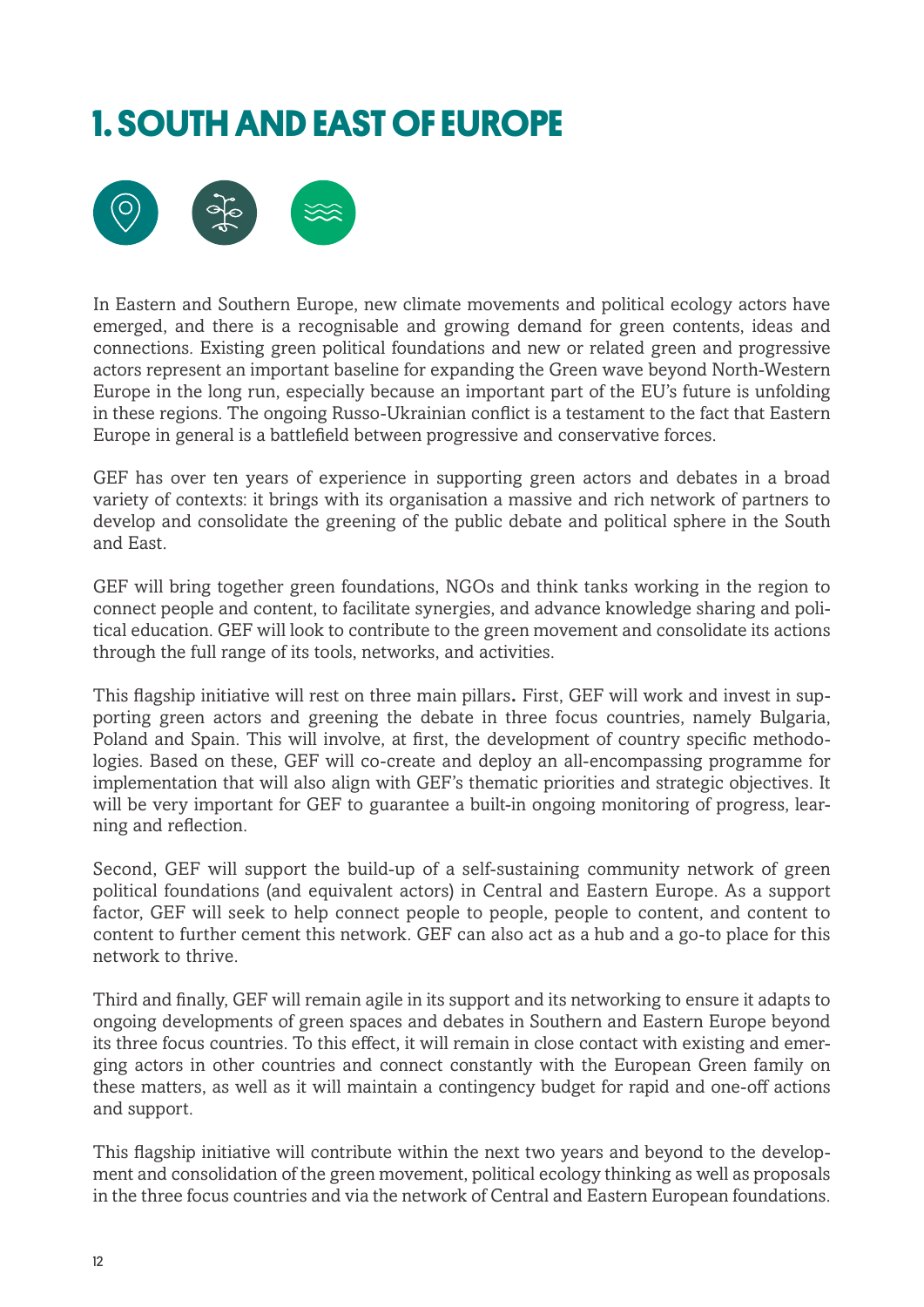In 2024, the public spaces and debates in these countries will have a greener colour than they had up to 2022.

### **2. GREEN EUROPEAN JOURNAL**



The Green European Journal is the editorially independent flagship political magazine of the Green European Foundation. The Journal aims to build solidarity and understanding across borders through hosting a pluralistic trans-European conversation. An invaluable tool for shaping and debating the ideas of tomorrow, political discussion and debate as well as the exploration of new concepts are integral to Journal's editorial project, as they are to GEF's mission as a political foundation at the European level. The Journal is an important means to engage with the worlds of journalism, civil society, and academia and draw on the resources they can provide for green politics, as well as being a venue that connects green actors around Europe.

The Journal publishes analyses on politics and society around Europe with a focus on new ideas and debate. Its print editions adopt a thematic approach to explore salient and underexamined topics for green thinking. The Journal's online publishing includes forward-looking, medium-term analysis and big ideas through interviews and book reviews, as well as more topical analysis of political and social developments around Europe, such as Russia's invasion of the Ukraine. Through translations and its vibrant partners' network, these debates reach new readers across Europe and beyond. In 2021, the Journal greatly expanded its translation offer, was republished in various media outlets based in over fifteen countries, and embarked on several shared editorial projects.

Between 2022 and 2023, the Journal will have several pillars of work. The first one, Bringing the Page to Life, builds on the success of its recent democracy and geopolitics editions as well as the new subscriptions scheme, the journal will publish two print editions in each year. Through the expansion of its dissemination activities and greater emphasis on events and promotion, the journal intends to bring the debates on the Journal's pages to life and increase the impact and influence of its print editions.

The second one, Curate the Debate, will mark the Journal's 10th anniversary in 2022, by introducing new formats for discussion and debate. For the online magazine, this will involve the introduction of new formats and greater use of curated series. The ten years of the journal will be a chance to organise a series engaging the wider journal community to exchange and reflect on key questions for political ecology in Europe from a 10-year perspective. This initiative will serve as a template for similar debates in 2023.

Finally, through its Spread the Word pillar, the Journal will develop its dissemination in print and online to reach new readers across Europe. For its communications and outreach activities, this will involve making the most of the publication's existing channels as well as new formats and series. Continuing to expand the Journal's translation offer via partner publications, the GEF network, and the Journal website will be key in this effort.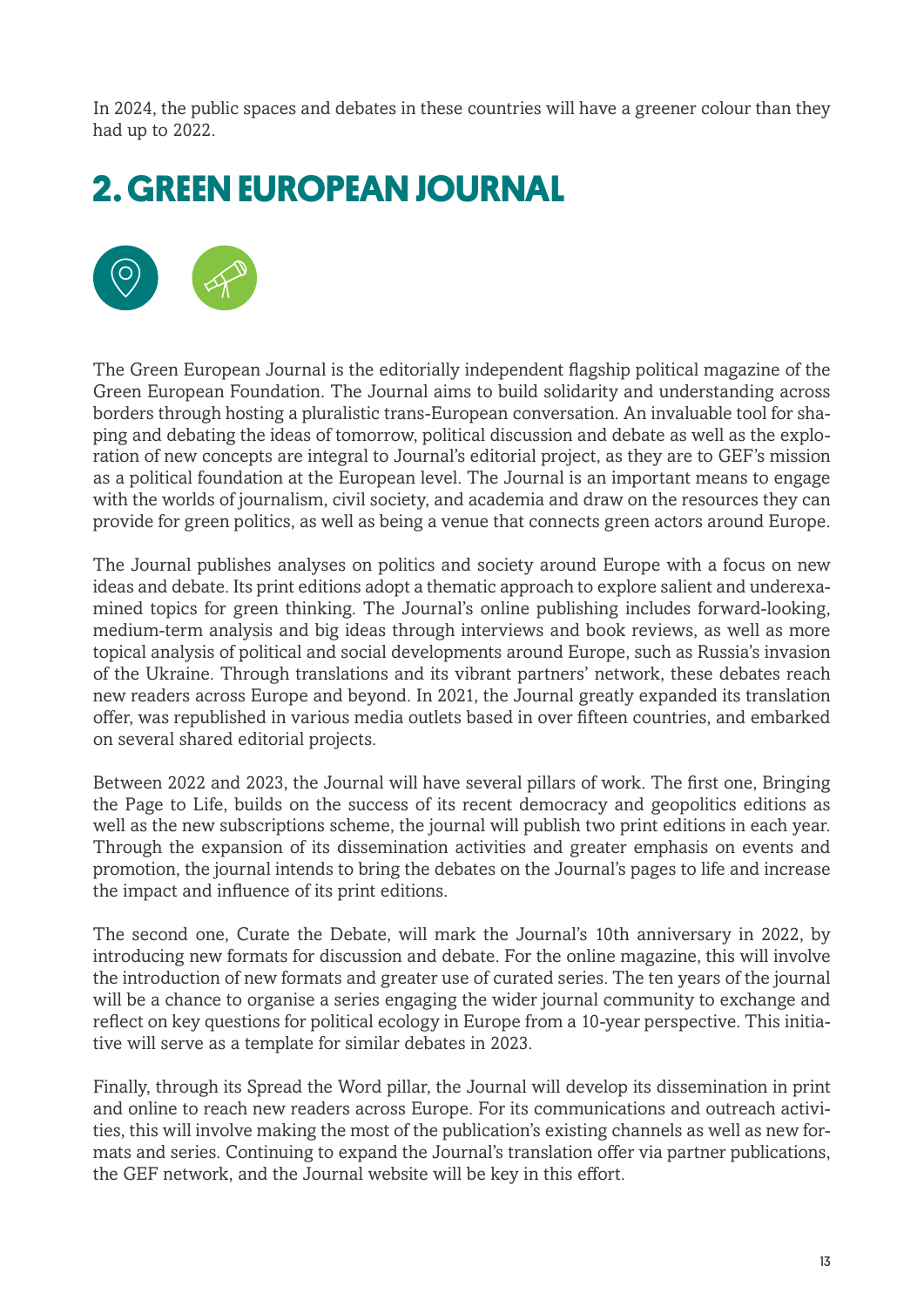Over the course of 2022 and 2023, the Journal aims to establish new and different kinds of regular readers, raise the Journal's visibility in trans-European debates, and leverage the wealth of the Journal's archive. The objective is that the Journal readership reaches a growing audience and is regarded as a place of expertise on certain topics. Journal editions should be recognised reference points in political ecology circles. The Journal's content should transcend Europe's language barriers and be readily available, where it is most useful and relevant. The 10th anniversary will be used to make a statement about the Journal's achievements in becoming a trusted and influential green voice and make space for deeper, longer-term reflection about societal and political trends.

### **3. KNOWLEDGE COMMUNITIES**



The battle of ideas is a key field of investment for the Green European family as forwardlooking and cutting-edge ideas and innovative proposals are often game changers in today's complex and changing geopolitical, political and societal context. GEF is both a pan- and trans-European actor that acts via its organisation and thanks to its vibrant network. It is this specific feature that makes it particularly well-placed and equipped to foray into research and policy debate at different levels to play its role in the public debate and in the broader Green movement. GEF has a vast experience in bringing people and content together in all forms and shapes and can therefore bring an added value in comparison to existing more classical policy research initiatives.

GEF will develop an agile and unique research infrastructure and network via the consolidation of knowledge communities in priority thematic areas. This initiative will connect politicians, academia, and civil society, for developing policy proposals that address the complex challenges for a greener Europe. It will establish a longer-term and lasting network of knowledge production, exchange, and dissemination. At the same time, it will also serve as an active tool to monitor new research and concepts developed in academic circles, thus enabling GEF to access new ideas before they enter public debate.

This initiative will be developed around three simultaneous and self-sustaining pillars. First, GEF will invest in a European research consortium, which will bring together green-minded academics, civil society stakeholders, practitioners, experts, and networks. The consortium will focus on priority thematic areas in mapping the territory, developing research agendas and strategies, and facilitating and undertaking research projects, which will be earmarked by publications, debates, and events.

Second, GEF will support national-level research initiatives. Similar in their format to the type of consortium sought for at the EU level, the national research initiatives – in synergy with the South and East flagship initiative – will develop forward-looking policy proposals and ideas, while responding to the needs and realities of the national or regional contexts.

Third, GEF will facilitate the establishment and consolidation of knowledge communities through rich exchanges, networking and synergies between the EU and national research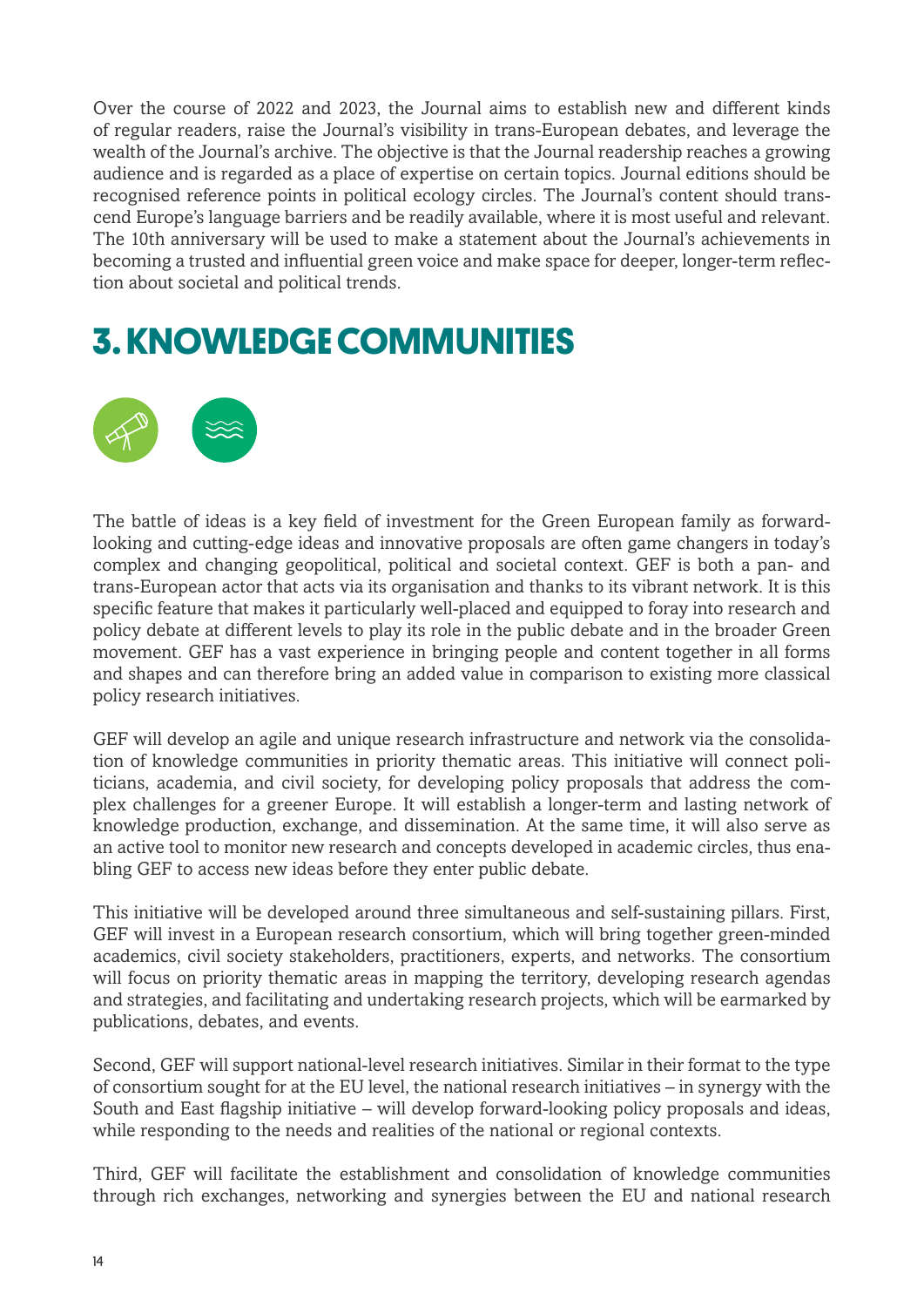initiatives as well as with the existing expertise and networks ensuing from decentralised projects.

In placing GEF further in the spectrum of policy research and forward-looking ideas development, knowledge communities and their research output will have a direct policy and political impact within the different Green and progressive EU and national spheres and further green the public debate. This initiative will result in firmly grounding GEF as a visible and credible actor in the EU environment and agenda-setting.

### **4. DEBATING THE POST-PANDEMIC WORLD AND THE STATE OF EUROPE**



As a political foundation, GEF needs to be able to react to unanticipated developments and make the most of opportunities to put forward positive ideas, proposals, and policies for greener and more resilient societies. In a post-pandemic and geopolitically fast changing world, it is also the role of a political foundation to ensure these ideas, proposals and policies are debated, exchanged on and further shaped via a vibrant and direct engagement and dialogue between the Green movement and a diverse range of actors, including civil society and movements.

In 2022 and 2023, GEF will develop a debate series that builds on existing areas of expertise as well as provides scope and flexibility to make new connections. In particular, GEF will capitalise on the success of formats such as the Green Post-Corona Talks to host debates that stimulate the development of ideas and proposals within the Green family and beyond. These debates could range from open events to safe discussion spaces. This debate series will mainly focus on GEF's thematic priority geopolitics, peace and security.

Imaginative thinking about the shape of the post-pandemic world and the new geopolitical realities will be the thread that ties the series together, but the format will change based on the thematic area and participants. The approach will be to consolidate the activities and achievements of GEF and its network since the 2019. In the first part of 2022, GEF will consult with its network of partners to determine which thematic areas and which formats are most suited to different regional contexts based on political relevance.

This 2022-2023 debate initiative will have several key features. One initiative, What beyond Covid-19 and geopolitical crises?, will provide a space for forward-looking discussion within and beyond the Green family looking at the post-pandemic world and beyond the present geopolitical urgencies from a range of thematic perspectives. A second initiative, Reap the rewards, will build on existing areas of expertise to affirm the profile of the GEF network and the wider Green family, in relation to thematic areas, where they can claim a certain first-mover advantage. Finally, the Stay Agile initiative will provide a format that allows GEF to react to emerging debates, if and as needed.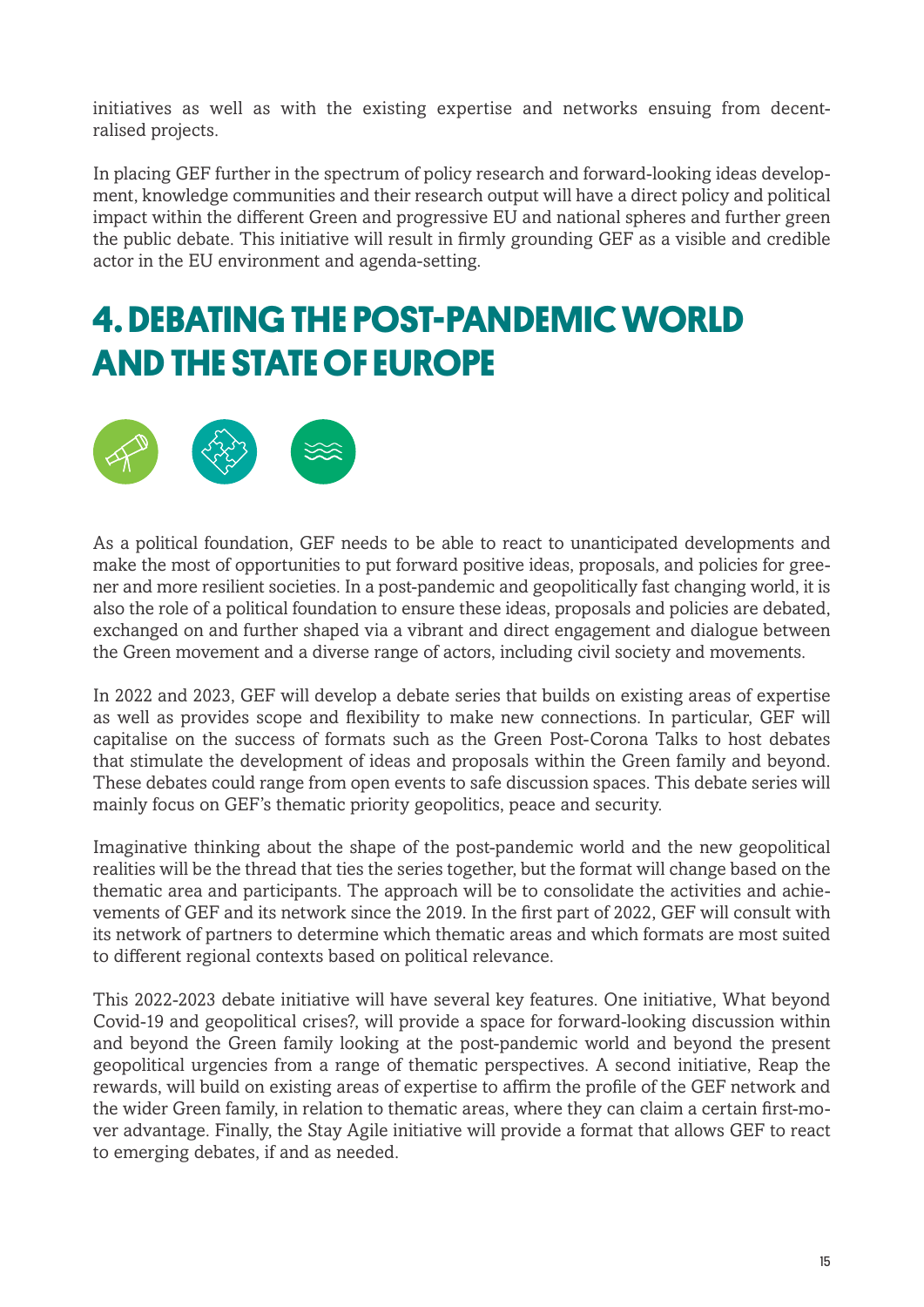This flagship initiative will have a twofold impact. On the one hand GEF and its network will provide the Green movement with spaces and forum that allow ideas and proposals to be debated and further elaborated. On the other hand, the present debate series is an important step for GEF and its network to reap the fruits of their thematic work of the last years in broadening their target audience, deepening their outreach, and connecting with civil society actors, think tank and other society, industry and unions representatives to further green the discourse.

### **5. POLITICAL ECOLOGY E-COURSE**



Ever since the 2019 elections and the expansion of a Green wave throughout Europe, there is an increasing thirst and demand in different parts of Europe for more knowledge about the Green movement and political ecology values and thinking. The Covid-19 pandemic and recent breakthroughs or consolidations of green presence on the continent further compel GEF to develop an online flagship political ecology course for Green and political ecology actors, activists, and all interested citizens across Europe and beyond.

The construction of political ecology as a coherent body of thoughts guiding a green societal vision was rooted in intellectual, scientific and philosophical premises as well as interacted with vibrant social movements. The political ecology e-course will aim at giving everyone interested in the formation of this approach useful tools to understand its history, its core theories and concepts and how it can help envision green and progressive European public policies.

The interest in such a product is great for all kinds of partners, from long-time established green actors in Western Europe who wish to continuously learn from others in Europe, to newcomers in the green galaxy. The political ecology course will also focus on the global elements of political ecology, which are becoming all the more relevant in light of the Russian-Ukrainian conflict.

GEF will develop a course that addresses these needs and furthermore guarantees its course to be accessible to all audiences, with a specific focus on the youth. In the next two years GEF will thus enrich its political education offering by proceeding along two main pillars of action: first, GEF will develop, with support from partners, a signature e-course on political ecology that combines values, history and thematic areas, such as the Green historical context, key topics that unite Greens and the main issues on the Green agenda. Benefiting from nearly 10 years of experience in developing educational projects, GEF aims to pull on extensive expertise and connections with academia and the green ecosystem to establish common ground to develop a truly European course. This will ensure that the course remains relevant for years to come and that it resonates with the green movement across Europe.

Second, GEF will support partners in translating and adapting the signature course to reflect their social, cultural, and historical contexts. The adaptations will bring the signature course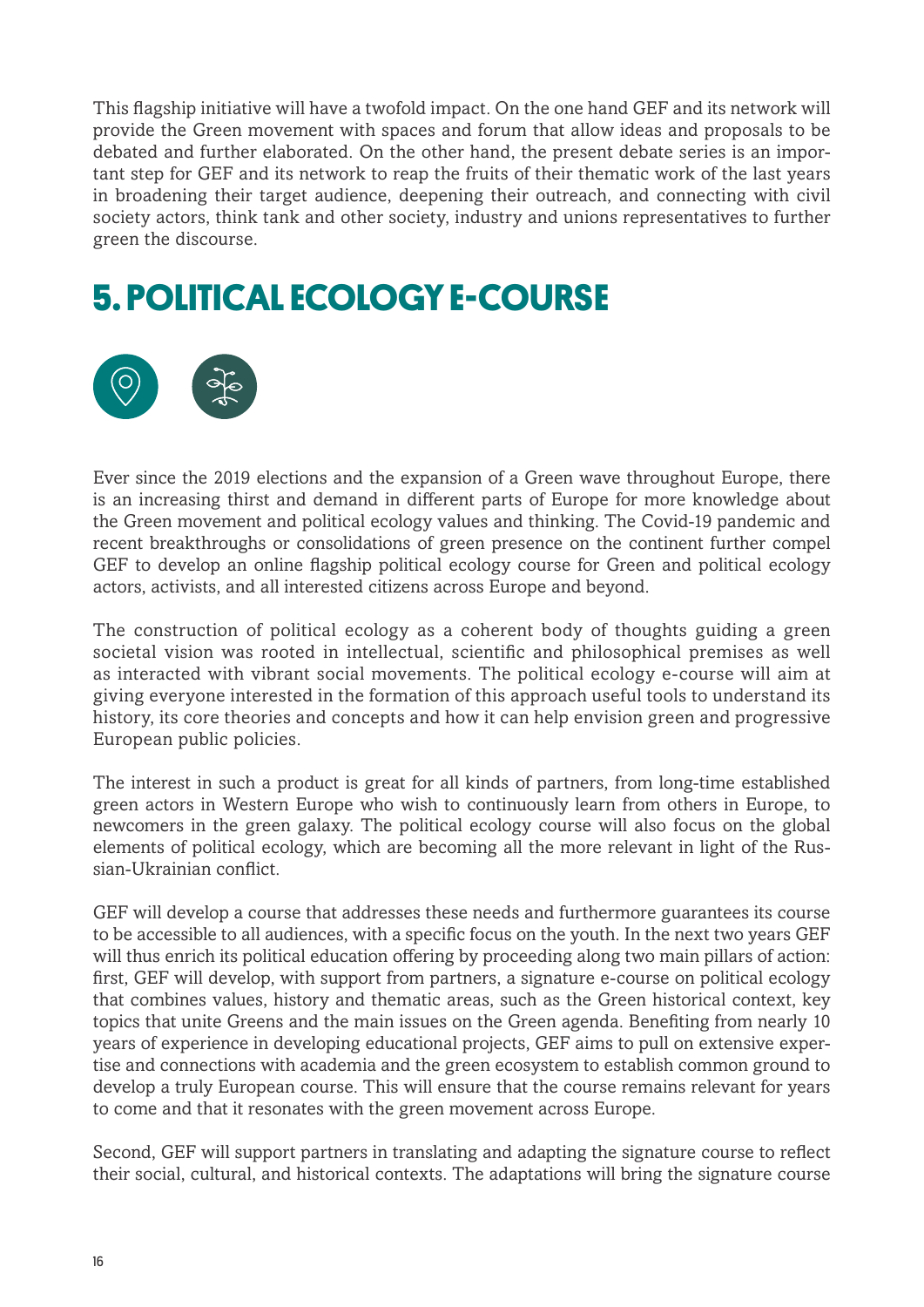to life in different parts of Europe, by engaging with diverse perspectives and bringing newcomers to the green movement.

Using trusted and successful methodologies, GEF will support partners in the pedagogical development of the e-course to present an offer that is both impactful and accessible. The e-course and its adaptations will be hosted on GEF's uniquely built educational platform which offers GEF and its partners the potential to present innovative technical features and design that will bring the learning approaches and methodologies to new heights.

The flagship initiative will serve to equip the European Green movement by guaranteeing access to political ecology education, whilst also position GEF as a known, valued and distinctive stakeholder in education for political ecology in Europe, open to all interested citizens.

### **6. DECENTRALISED PROJECTS**



Through their trans-European perspective, decentralised projects contribute to mainstreaming discussion on EU policies and politics and connect diverse actors such as NGOs, think tanks, activists and academics in cross-border cooperation and exchange. Through their implementation in national contexts across Europe and through original research, built-in synergies, and dissemination channels within and beyond our network, decentralised projects are a thrilling space for political debate, which connect citizens and strengthen the relations between the green foundations.

Each year, decentralised projects are selected by the GEF Board to be implemented with support of national partners. They are chosen in line with GEF's thematic and strategic priorities but rely above all on the proposals and expertise of our partner foundations. This reflects GEF's philosophy that the European project should not be imposed top-down by technocrats in Brussels but be the result of transnational and open contributions from multiple groups in society; and that European identity can only be built through respectful exchange between different national, collective, and individual realities.

To continue fostering this space, GEF will build on three main pillars. The first one focuses on investing in inspiring and forward-looking decentralised projects, proposed and implemented by partners. These can be a transnational cooperation between national foundations, address a topic of utmost national or local relevance through a European lens, or link EU policies and debates to a local context. They also cover a wide range of activities, from workshops, conferences, and seminars to research reports, videos, and e-learning. In 2022, the selected projects are: Just Transition; Cities as Places of Hope; Fair and Carbon Free Tourism; Future of Eastern Europe and (Eco)Democracy; Rethinking Demand; Feminists in the Environmental Movement; Dark Side of the Cloud; Transition to Energy Democracy; Green Politics and Nature Rights; and Green-Red Dialogues.

The second pillar will be to use decentralised projects to make our ecosystem of foundations flourish, providing great opportunities for peer learning and exchange, with partners taking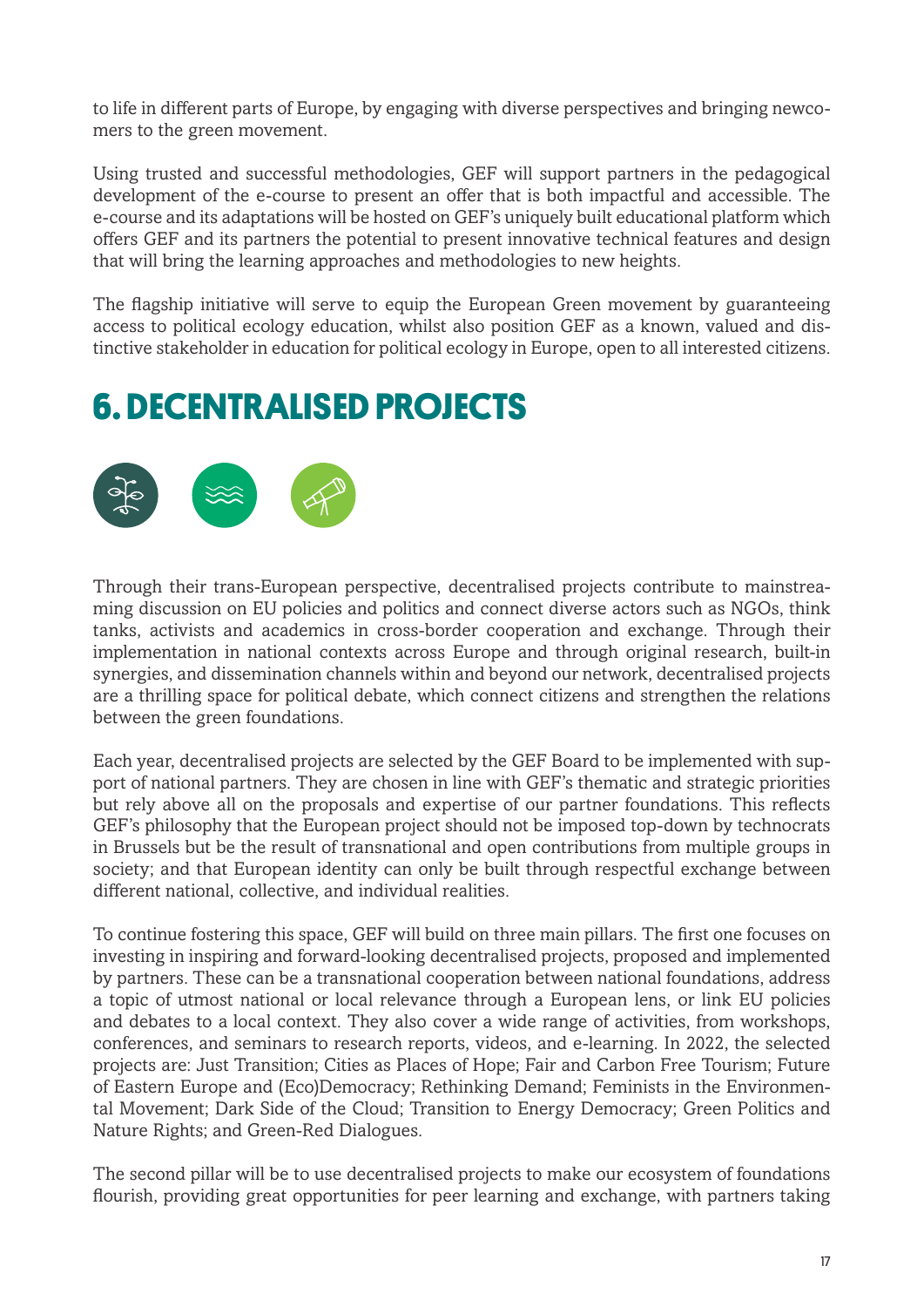on different roles in projects according to their interests and capacities. This allows smaller or less established foundations to grow in the wings of others, while ensuring that voices from across Europe are represented – even where the green movement may be less strong. GEF also assists partners directly via day-to-day project support, like connecting them to high-level speakers or EU debates, facilitation of tools and resources such as the project coordination guidebook, and targeted guidance on questions relating to issues such as fundraising, communication, hybrid events, or project design.

The final, third pillar will be focus on reflecting on the format and future of decentralised projects, to maximise impact and expand the project reach beyond its end date, as well as respond to network needs. In the medium term, this may involve feeding insights and outputs into the GEF Knowledge Communities and Debate Series, and closing the gap in the information exchange and knowledge generated by the Green family and the extended network of green like-minded organisations.

Harnessing the strengths and expertise across the GEF network, decentralised projects will continue to connect GEF to citizens and civil society across Europe, taking debates on green and progressive topics far beyond Brussels. Through this, they contribute to creating a European public sphere.

### **7. SUMMER SCHOOLS**



GEF's summer schools, implemented in collaboration with national partners, are important meeting places, allowing Green-minded individuals to come together and take stock as well as shape the future of the movement. They also serve as places of inspiration, by putting forth the latest ideas on socio-political and environmental issues all over Europe.

Summer schools are typically conceptualised at the national or regional level, but GEF supports partners by bringing a European dimension to these events. This can mean, for example, hosting workshops on specific EU policies and debates, bringing in MEPs and other EU-level actors, or inviting speakers and participants from different countries to offer alternative perspectives. Their friendly and relaxed atmosphere makes summer schools an ideal space to shape new, progressive ideas and engage in debate in innovative, collective, and inclusive ways.

Decentralised summer schools are built on the strengths of our partner foundations. By elevating and connecting these events across Europe, GEF creates bridges between the national and European level and ensures that a growing number of citizens gain awareness of and engage in EU issues. To continue reaching this aim, the foundation will, firstly, invest in selected 2021 summer schools and academies: Green Academy (Croatia); Summer School of Environmental Politics (Czechia); Ecopolis (Belgium); Green Horizons Academy (Serbia); Mental Health is Political (FYEG); and Thinking about Ecology (France).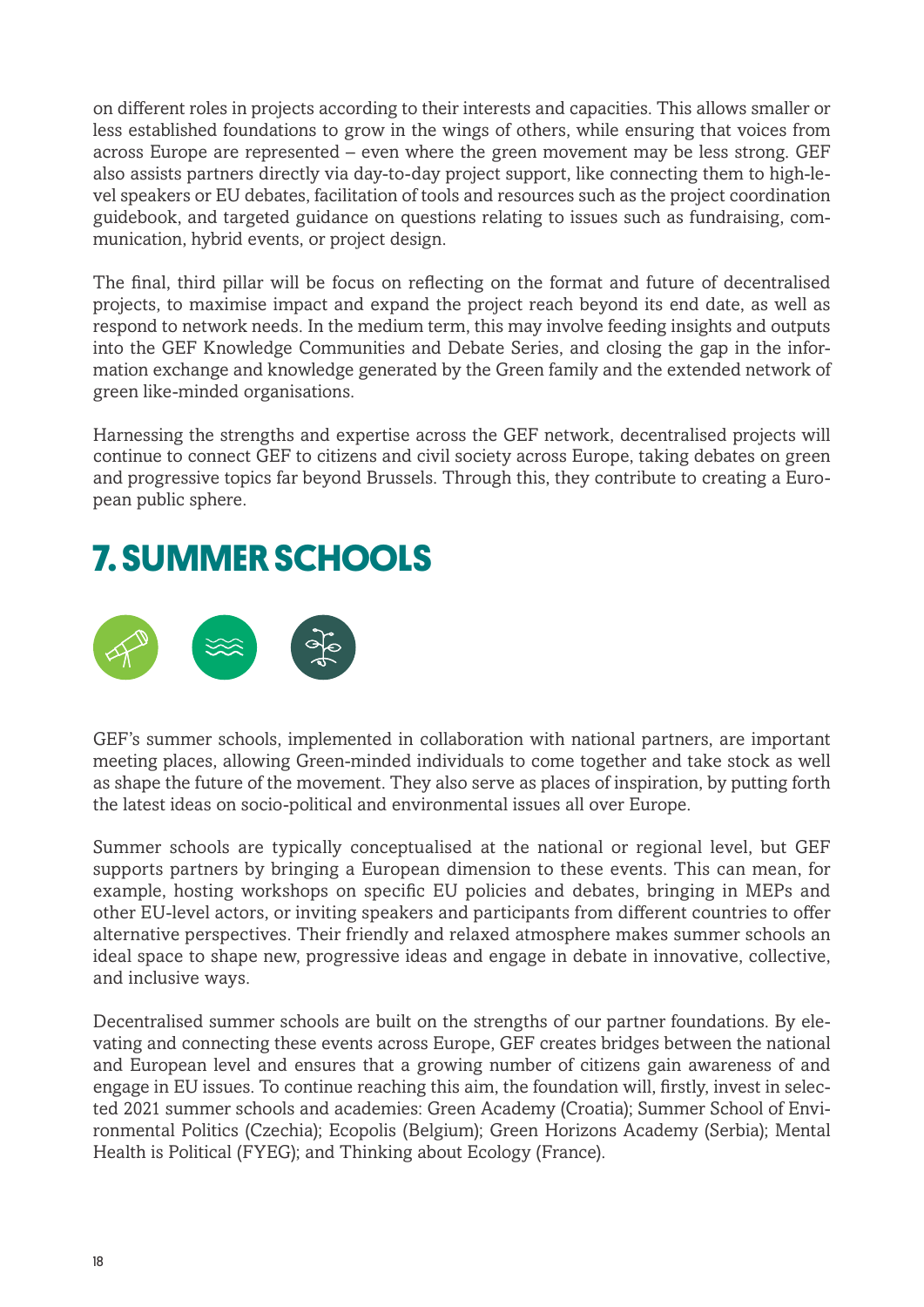It will also introduce the GEF Summer Academy, an annual event that will be hosted together with a different partner foundation each year, to become a key meeting point for Green actors and debate from across Europe, but also to energise and inspire interested citizens more broadly, while putting forth a vision for the future of Europe. By attracting high-level speakers, offering translation and interpretation, sponsoring trainers and facilitators, or even providing communications and planning support, GEF will ensure maximum reach and impact of this truly European event.

Finally, it will advance state-of-the-art methodological support. A key strength of the summer schools are the capacity-building elements and networking, with a strong focus on political education and tailored methodologies. There is space for learning and experimentation, through best practice exchanges and peer-to-peer coaching, which will build upon the plethora of experiences of those taking part in the summer schools.

Ultimately, GEF's summer schools will advance the green movement and contribute to creating a stronger, more participative democracy by providing vibrant discussion spaces where green actors and engaged citizens meet and examine the big issues of today and tomorrow. These hubs of energy and ideas are crucial for green-minded people to gain inspiration and insights, and the GEF Summer Academy in particular will become a yearly meeting point to build and experience a common Green vision for Europe and its future. Finally, we see our summer schools as a continually improving and self-sustaining ecosystem, with national foundations and GEF cooperating closely to share learnings, topics, and resources year after year.

### **8. EUROPEAN GREEN ACTIVIST TRAINING**



Grassroots movements are on the rise in Europe, and they are often fuelled by young voices demanding immediate change. Youth activism has proven time and time again extremely capable of shifting the public discourse and has propelled the Green agenda forward. Building on the belief that a European public sphere cannot be promoted without ensuring much-needed spaces for learning and exchanges between diverse actors, GEF has been investing for over a decade in training the next-generation of Green activists in Europe.

Our most central programme, the European Green Activist Training (EGAT), reaches its 8<sup>th</sup> annual edition in 2022. Throughout its history, this 10-month training programme has equipped close to 1000 participants with knowledge and skills to build on their personal mission, learn about political ecology and European values, as well as with a wide support network to take the next steps in their activism. More than half of these participants have discovered the Green movement though EGAT, and many alumni carry on their activism in their communities, stand as candidates in elections, or go on to become youth trainers for their peers.

GEF will continue to build on the success of this programme in partnership with national Green foundations and Young Green organisations from all corners of Europe. In 2022, the programme expands to 7 countries: Poland, Hungary, Spain (Catalonia), Finland, Croatia, Greece and the Czechia. After several national trainings, over 120 participants will meet other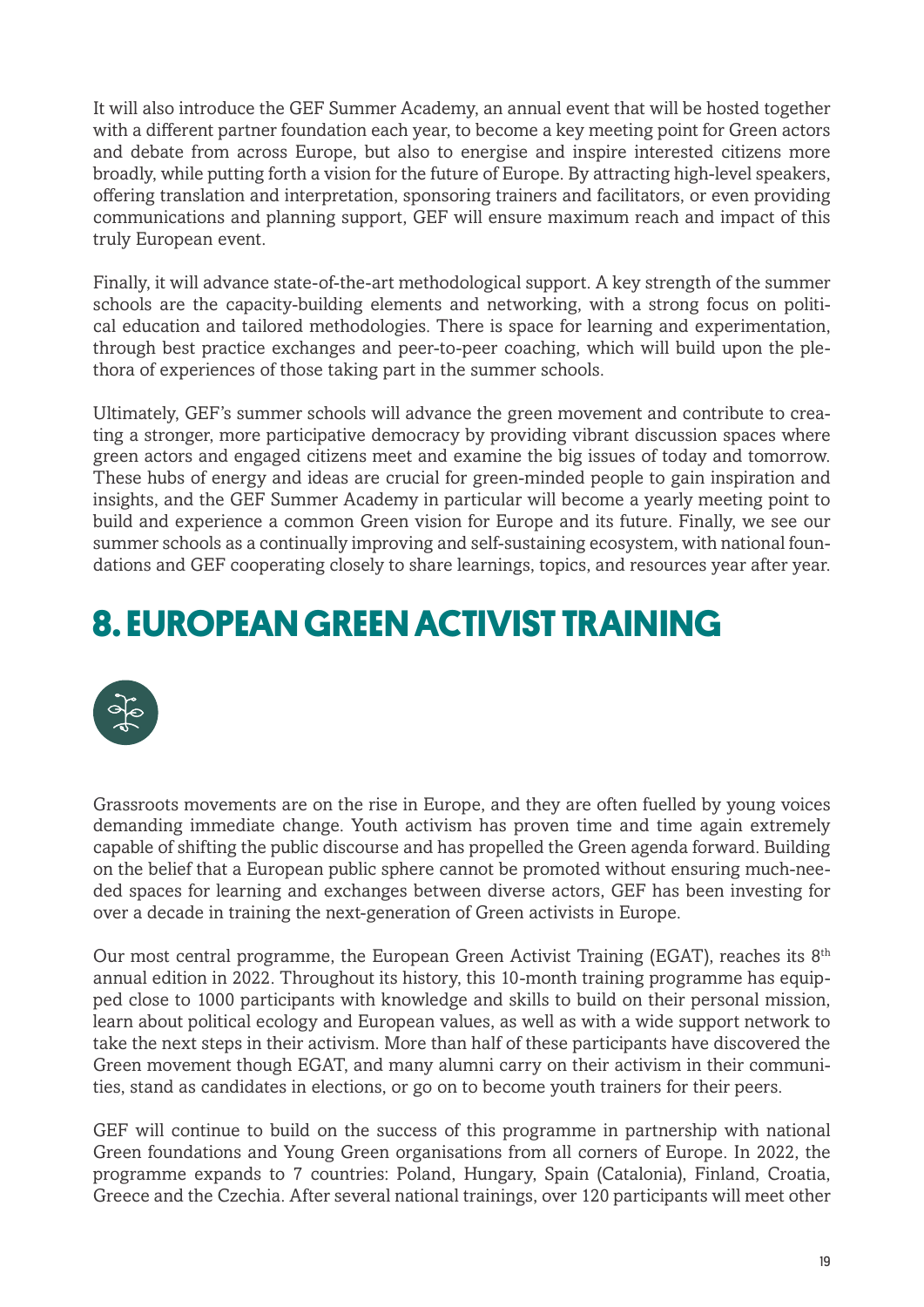delegations during a common study trip to Brussels, where they learn about the European Green movement, the various forces that influence the political agenda in the European capital, and ways to become involved in Green activism at European level.

Beyond the impact it has on participants, the EGAT programme also contributes extensively to building of a close-knit network of Green trainers and facilitators. They play a crucial role in the success of EGAT and other educational projects, often being the first point of contact between the Green movement and the wider public. Building on their long experience and tried-and-tested methodological portfolio, past and present EGAT trainers and facilitators will be called upon to contribute to the creation of a Green Train-the-Trainer programme. Their expertise will be transferred to the wider GEF network, empowering many others to design and facilitate educational programmes that truly have a positive impact on the participants.

GEF's EGAT and Train-the-Trainer programme contribute directly to forming the next generation of Green change-makers, who in turn will fuel the Green movement with new energy, as well as fresh ideas and perspectives.

### **9. GREEN HUB**



After two long years of pandemic restrictions and in the face of an ever bigger Green movement in Europe, connecting people, their ideas, trajectories, content and proposals is more important than ever to exchange, share and further build the movement. The network is a key aspect to plant seeds of new ideas and collaborations at the same time as to harvest the fruits of a bigger movement. GEF is the main Green family actor in that regard, bringing its experience in bridge building, network development, and drawing in new actors and ideas in efficient and effective ways. Therefore, GEF will create the Green Hub as a meeting place for members of the wider green family, including academics, politicians, young greens, experts, and civil society groups.

GEF will develop the Green Hub to become a space hosted by GEF alongside or prior to major green events, used for networking of greens and their allies, as well as for the creation of new ideas and momentum for their work. The Green Hub will take place annually, at an event identified as having most potential for green impact. GEF will ensure the trans-European character of the Hub by bringing together European, global, and local partners, such as EGP, the Green Group in the European Parliament, Heinrich Böll Stiftung, FYEG, CDNEE, Global Greens and Global Young Greens, and empowering them to co-create the programme together with GEF. The programme will be based on the possibilities, opportunities and particular needs of the Green family.

This flagship initiative will rest on three main pillars of action: first, the networking space which aims to provide Green actors and stakeholders a common platform for networking and exchanges. Second, GEF will facilitate the co-creation of the hub programme and ensure its dynamism to let new ideas, initiatives and actors emerge. Third, GEF will ensure all actors and stakeholders get access to the foundation's content, publications and networks. These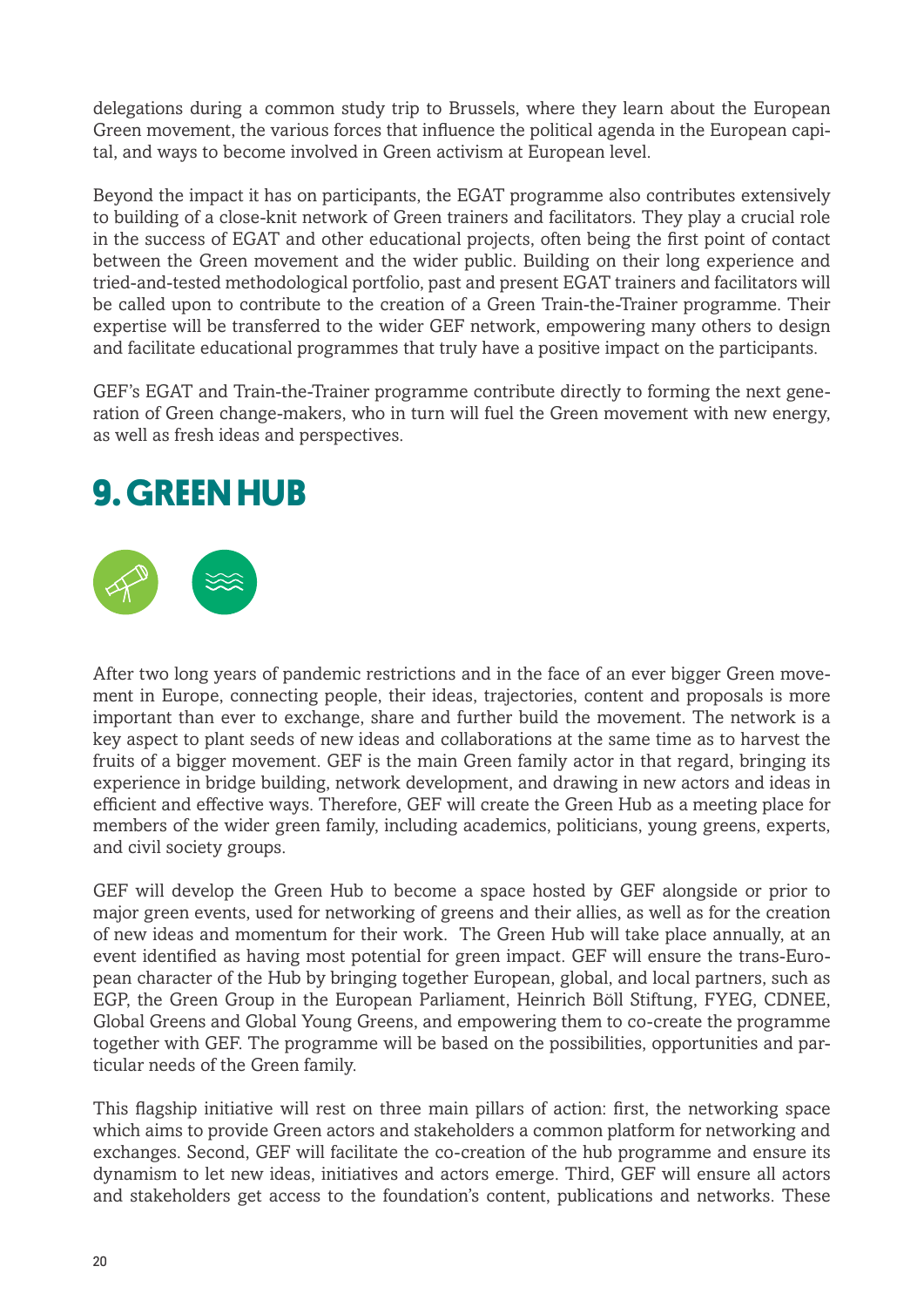pillars will directly feed into GEF's role in nourishing the Green European ecosystem with exchanges of content, ideas and actors, enabling the green flow!

This flagship initiative will further strengthen the Green movement's cohesiveness and vibrant exchanges in the next two years. The Green Hub will help in shaping the quality and reach of outcomes and conclusions of large-scale Green European meetings and conferences. Overall, it will bring Green partners from different walks of politics closer, which in turn helps them to have a more relevant and direct impact on societies.

### **10. GREEN COMMUNITY: A GEF ALUMNI NETWORK**



Now more than ever, debating Europe's most pressing social and ecological challenges requires us to engage in inter-disciplinary, cross-sectoral debates, and connect individuals and movements that do not organically exchange on a regular basis. GEF and its network operate as an ecosystem, the meeting point where partner foundations and other civil society organisations, academics, political thinkers, experts, policymakers, activists and citizens come together to develop and debate new ideas, as well as paint and communicate a Green vision for Europe. It is crucial to ensure that the interactions between all these actors is not limited to one-event/ one-project collaborations, but that they remain interconnected and retain their involvement with the Green movement. To this end, GEF will develop the Green Community, a platform which gathers former, current, and future GEF alumni.

The alumni network will take the shape of a digital platform, a space where alumni from GEF summer schools, training programmes, and other activities can connect with like-minded individuals from all corners of Europe, discover Green projects and opportunities for further engagement in the Green movement, and develop a feeling of community. The platform will include GEF project participants, speakers, professionals, experts, and partners. Coming from various countries, age-groups, and backgrounds, they have one thing in common: their interest and passion for Green ideas and their strive for a Green transformation in Europe. On the GEF alumni platform, they will meet each other, join topical discussion groups, and find out about opportunities for further engagement in the network, whether through future events, calls for projects, publications, or network activities.

Two main pillars will carry this initiative forward: the first will focus on the individual. We will engage in an exploration of our own audiences, seeking to have a thorough understanding of what helps individuals become and remain engaged in the European Green movement. GEF and its partner foundations will gain insights into how various groups interact and wish to interact with the Green ecosystem, and how to cater to their needs and interests in a way which keeps them in the movement or brings them back, and inspires them to expand their involvement.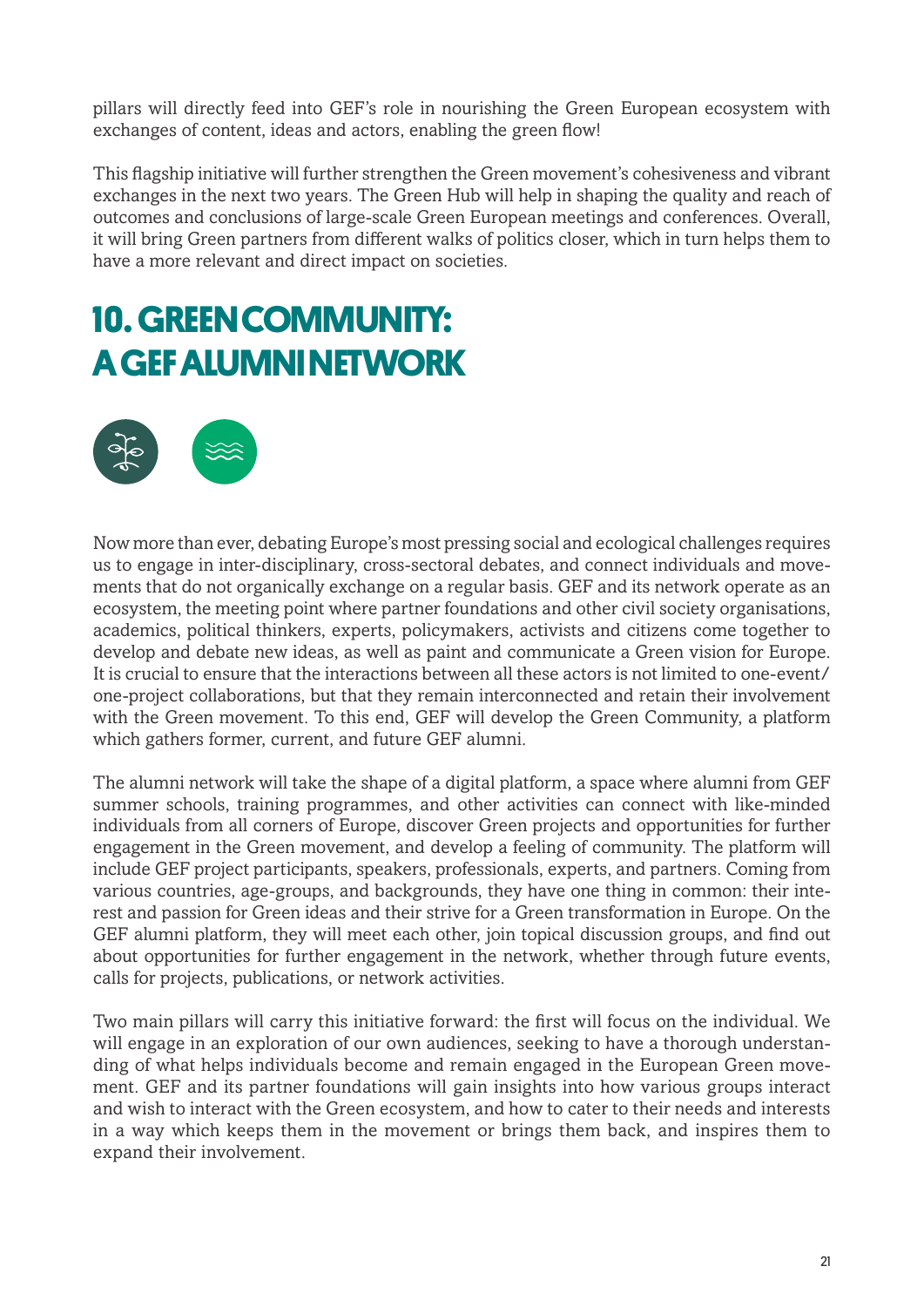The second pillar will focus on the community. Developing a community strategy will require a deep understanding of how individuals interact with each other, how the knowledge and skills travel within the network, and what kind of community structures will foster meaningful connections that reach far beyond individual action.

By providing Green-minded individuals with opportunities to become or remain active participants in the GEF ecosystem, we will see long-term results: trainees become trainers, speakers become activists, policymakers become mentors, and experts become communicators. The GEF alumni network will ultimately enlarge the pool of Green-minded thinkers and activists, who bring the Green movement in Europe forward.